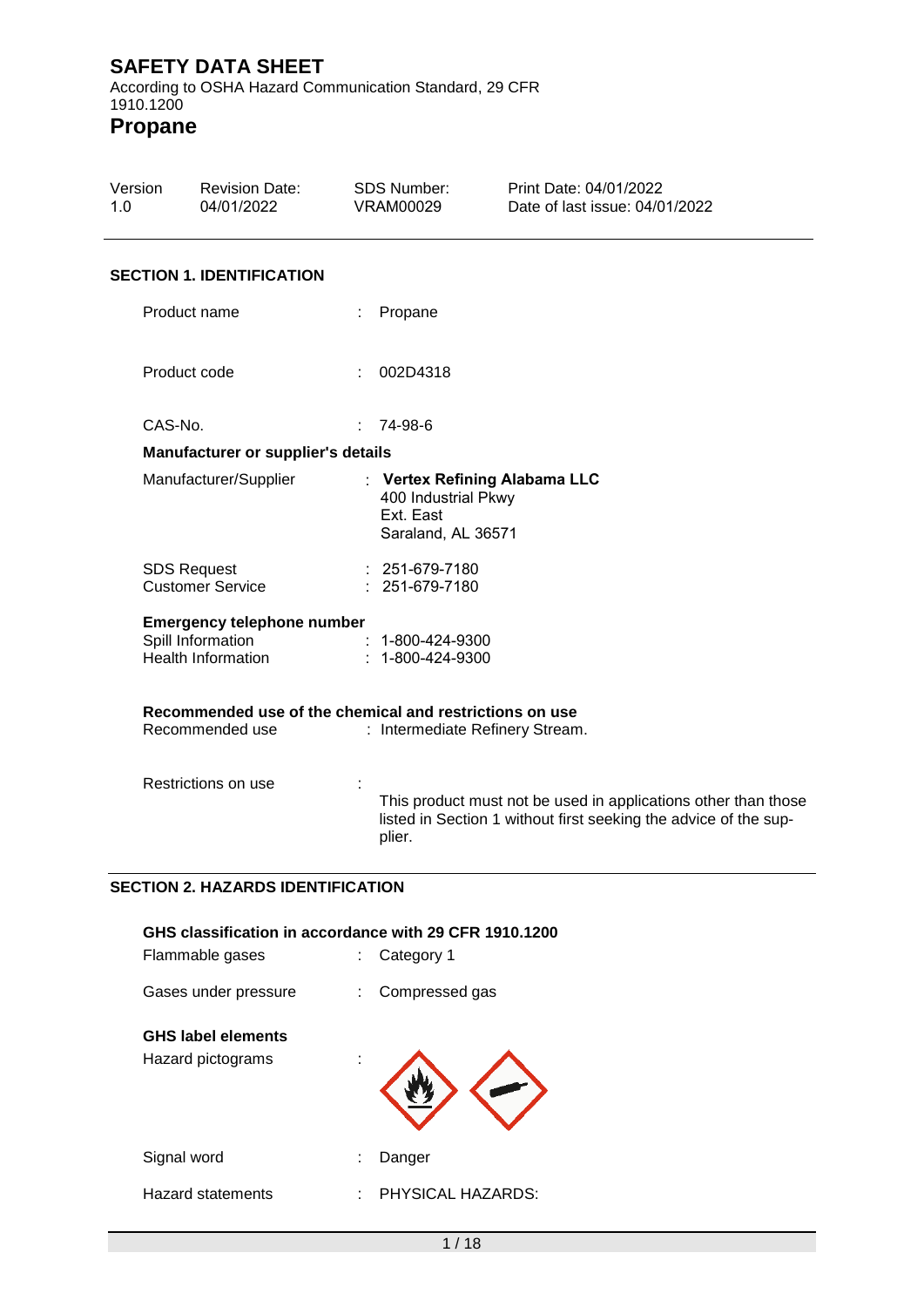According to OSHA Hazard Communication Standard, 29 CFR 1910.1200

**Propane**

| Version<br>1.0           | <b>Revision Date:</b><br>04/01/2022 | SDS Number:<br>VRAM00029            | Print Date: 04/01/2022<br>Date of last issue: 04/01/2022                                                                                                                                                                                             |
|--------------------------|-------------------------------------|-------------------------------------|------------------------------------------------------------------------------------------------------------------------------------------------------------------------------------------------------------------------------------------------------|
|                          |                                     | <b>HEALTH HAZARDS:</b>              | H220 Extremely flammable gas.<br>H280 Contains gas under pressure; may explode if heated.<br>Not classified as a health hazard under GHS criteria.<br><b>ENVIRONMENTAL HAZARDS:</b><br>Not classified as an environmental hazard under GHS criteria. |
| Precautionary statements |                                     | ×,<br><b>Prevention:</b>            | P102 Keep out of reach of children.<br>P210 Keep away from heat, hot surfaces, sparks, open flames<br>and other ignition sources. No smoking.<br>P243 Take precautionary measures against static discharge.                                          |
|                          |                                     | <b>Response:</b><br>stopped safely. | P377 Leaking gas fire: Do not extinguish, unless leak can be<br>P381 Eliminate all ignition sources if safe to do so.                                                                                                                                |
|                          |                                     | Storage:<br>place.                  | P410 + P403 Protect from sunlight. Store in a well-ventilated                                                                                                                                                                                        |
|                          |                                     | Disposal:                           |                                                                                                                                                                                                                                                      |

No precautionary phrases.

### **Other hazards**

#### **Other hazards which do not result in classification**

Vapours are heavier than air. Vapours may travel across the ground and reach remote ignition sources causing a flashback fire danger.

High gas concentrations will displace available air; unconsciousness and death may occur suddenly from lack of oxygen.

Exposure to rapidly expanding gases may cause frost burns to eyes and/or skin.

This material has the potential to be a static accumulator.

Even with proper grounding and bonding, this material can still accumulate an electrostatic charge.

If sufficient charge is allowed to accumulate, electrostatic discharge and ignition of flammable airvapour mixtures can occur.

Breathing of high vapour concentrations may cause central nervous system (CNS) depression resulting in dizziness, light-headedness, headache, nausea and loss of coordination. Continued inhalation may result in unconsciousness and death.

The classification of this material is based on OSHA HCS 2012 criteria.

### **SECTION 3. COMPOSITION/INFORMATION ON INGREDIENTS**

Substance / Mixture : Substance

### **Hazardous components**

| I Chemical name | Synonyms                                | CAS-No. | Concentration (% w/w) |     |
|-----------------|-----------------------------------------|---------|-----------------------|-----|
| I propane       | propane (Re-<br>frigerated lig-<br>uid) | 74-98-6 |                       | 100 |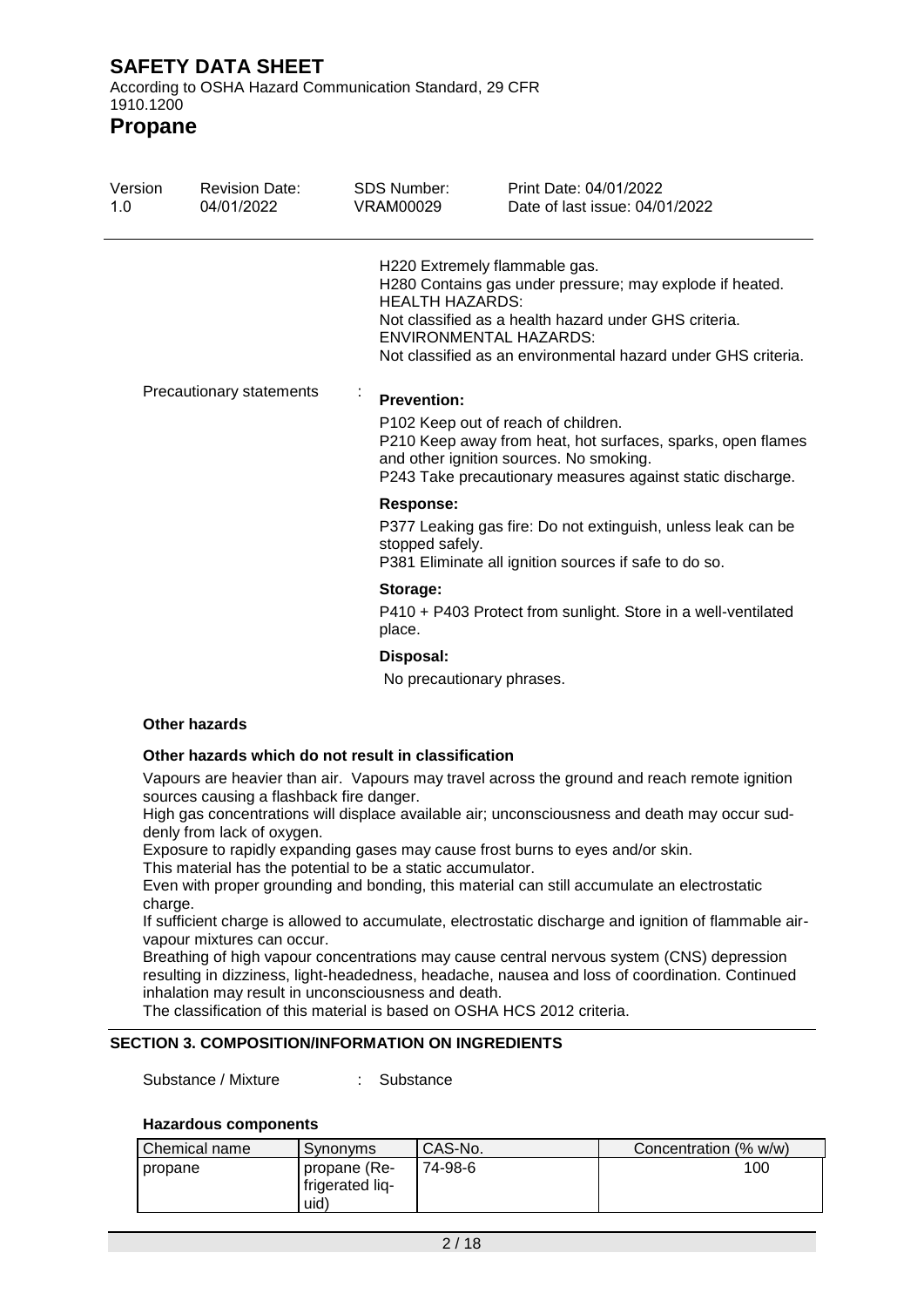**Propane**

| Version | <b>Revision Date:</b> | SDS Number: | Print Date: 04/01/2022         |
|---------|-----------------------|-------------|--------------------------------|
| 1.0     | 04/01/2022            | VRAM00029   | Date of last issue: 04/01/2022 |

## **SECTION 4. FIRST-AID MEASURES**

| General advice                                                                   |    | Not expected to be a health hazard when used under normal<br>conditions.                                                                                                                                                                                                                                                                                                                                                                                                                                                                                                    |
|----------------------------------------------------------------------------------|----|-----------------------------------------------------------------------------------------------------------------------------------------------------------------------------------------------------------------------------------------------------------------------------------------------------------------------------------------------------------------------------------------------------------------------------------------------------------------------------------------------------------------------------------------------------------------------------|
| If inhaled                                                                       |    | Call emergency number for your location / facility.<br>Remove to fresh air. Do not attempt to rescue the victim un-<br>less proper respiratory protection is worn. If the victim has<br>difficulty breathing or tightness of the chest, is dizzy, vomiting,<br>or unresponsive, give 100% oxygen with rescue breathing or<br>Cardio-Pulmonary Resuscitation as required and transport to<br>the nearest medical facility.                                                                                                                                                   |
| In case of skin contact                                                          | ÷. | Remove contaminated clothing. Flush exposed area with wa-<br>ter and follow by washing with soap if available.<br>If persistent irritation occurs, obtain medical attention.<br>In the event of frostbite, slowly warm the exposed area by<br>rinsing with warm water.<br>Transport to the nearest medical facility for additional treat-<br>ment.                                                                                                                                                                                                                          |
| In case of eye contact                                                           |    | Flush eye with copious quantities of water.<br>Remove contact lenses, if present and easy to do. Continue<br>rinsing.<br>If persistent irritation occurs, obtain medical attention.<br>Slowly warm the exposed area by rinsing with warm water.<br>Transport to the nearest medical facility for additional treat-<br>ment.                                                                                                                                                                                                                                                 |
| If swallowed                                                                     |    | In the unlikely event of ingestion, obtain medical attention<br>immediately.                                                                                                                                                                                                                                                                                                                                                                                                                                                                                                |
| Most important symptoms<br>and effects, both acute and<br>delayed                |    | Respiratory irritation signs and symptoms may include a tem-<br>porary burning sensation of the nose and throat, coughing,<br>and/or difficulty breathing.<br>Breathing of high vapour concentrations may cause central<br>nervous system (CNS) depression resulting in dizziness, light-<br>headedness, headache, nausea and loss of coordination.<br>Continued inhalation may result in unconsciousness and<br>death.<br>Rapid release of gases which are liquids under pressure may<br>cause frost burns of exposed tissues (skin, eye) due to evapo-<br>rative cooling. |
| Protection of first-aiders                                                       |    | When administering first aid, ensure that you are wearing the<br>appropriate personal protective equipment according to the<br>incident, injury and surroundings.                                                                                                                                                                                                                                                                                                                                                                                                           |
| Indication of any immediate<br>medical attention and special<br>treatment needed | ÷  | <b>IMMEDIATE TREATMENT IS EXTREMELY IMPORTANT!</b><br>Artificial respiration and/or oxygen may be necessary.<br>Call a doctor or poison control center for guidance.<br>Treat symptomatically.                                                                                                                                                                                                                                                                                                                                                                              |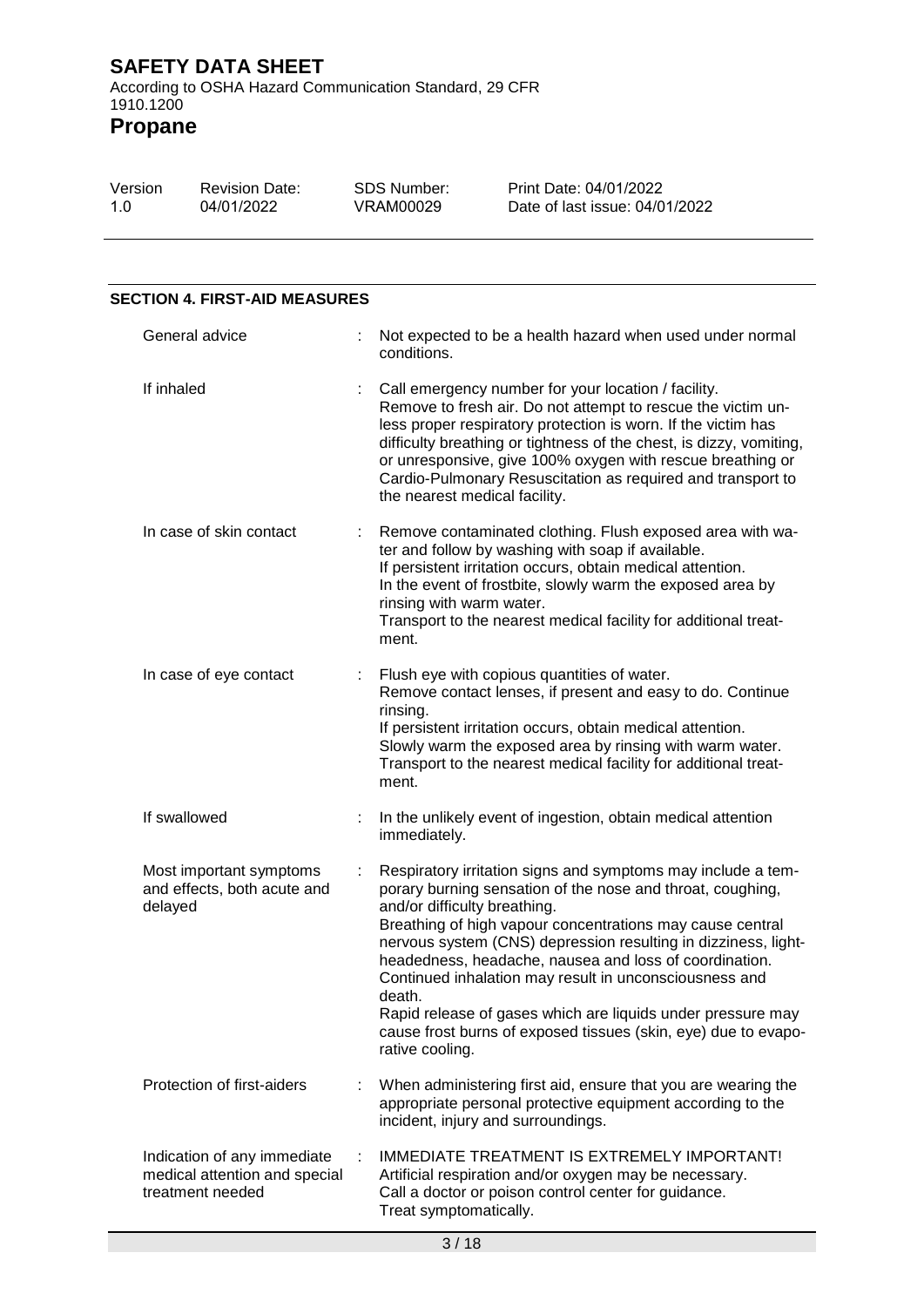**Propane**

| Version<br>1.0 | <b>Revision Date:</b><br>04/01/2022              | <b>SDS Number:</b><br><b>VRAM00029</b>                                    | Print Date: 04/01/2022<br>Date of last issue: 04/01/2022                                                                                                                                                                                                                                                                                                                |
|----------------|--------------------------------------------------|---------------------------------------------------------------------------|-------------------------------------------------------------------------------------------------------------------------------------------------------------------------------------------------------------------------------------------------------------------------------------------------------------------------------------------------------------------------|
|                |                                                  |                                                                           | Potential for cardiac sensitisation, particularly in abuse situa-<br>tions. Hypoxia or negative inotropes may enhance these ef-<br>fects. Consider: oxygen therapy.                                                                                                                                                                                                     |
|                | <b>SECTION 5. FIRE-FIGHTING MEASURES</b>         |                                                                           |                                                                                                                                                                                                                                                                                                                                                                         |
|                | Suitable extinguishing media                     | the fire burn itself out.<br>Dry chemical<br>Carbon dioxide (CO2)<br>ers. | Shut off supply. If not possible and no risk to surroundings, let<br>Keep containers and surroundings cool with water spray.<br>Large fires should only be fought by properly trained fire fight-                                                                                                                                                                       |
|                | Unsuitable extinguishing<br>media                |                                                                           | Do not use direct water jets on the burning product as they<br>could cause a steam explosion and spread of the fire.<br>Simultaneous use of foam and water on the same surface is<br>to be avoided as water destroys the foam.                                                                                                                                          |
|                | Specific hazards during fire-<br>fighting        | occurs.<br>to heat or flames.                                             | Hazardous combustion products may include:<br>Carbon monoxide may be evolved if incomplete combustion<br>Unidentified organic and inorganic compounds.<br>Contents are under pressure and can explode when exposed<br>Sustained fire attack on vessels may result in a Boiling Liquid<br>Expanding Vapor Explosion (BLEVE).                                             |
| ods            | Specific extinguishing meth-                     | ÷                                                                         | Use extinguishing measures that are appropriate to local cir-<br>cumstances and the surrounding environment.                                                                                                                                                                                                                                                            |
|                | Further information                              | to evacuate immediately.                                                  | Clear fire area of all non-emergency personnel.<br>Keep adjacent containers cool by spraying with water.<br>If possible remove containers from the danger zone.<br>If the fire cannot be extinguished the only course of action is                                                                                                                                      |
|                | Special protective equipment<br>for firefighters | - 11                                                                      | Proper protective equipment including chemical resistant<br>gloves are to be worn; chemical resistant suit is indicated if<br>large contact with spilled product is expected. Self-Contained<br>Breathing Apparatus must be worn when approaching a fire in<br>a confined space. Select fire fighter's clothing approved to<br>relevant Standards (e.g. Europe: EN469). |

# **SECTION 6. ACCIDENTAL RELEASE MEASURES**

| Personal precautions, protec- |  | Shut off leaks, if possible without personal risks. Remove all   |
|-------------------------------|--|------------------------------------------------------------------|
| tive equipment and emer-      |  | possible sources of ignition in the surrounding area and evac-   |
| gency procedures              |  | uate all personnel. Attempt to disperse the gas or to direct its |
|                               |  | flow to a safe location for example by using fog sprays. Take    |
|                               |  | precautionary measures against static discharge. Ensure elec-    |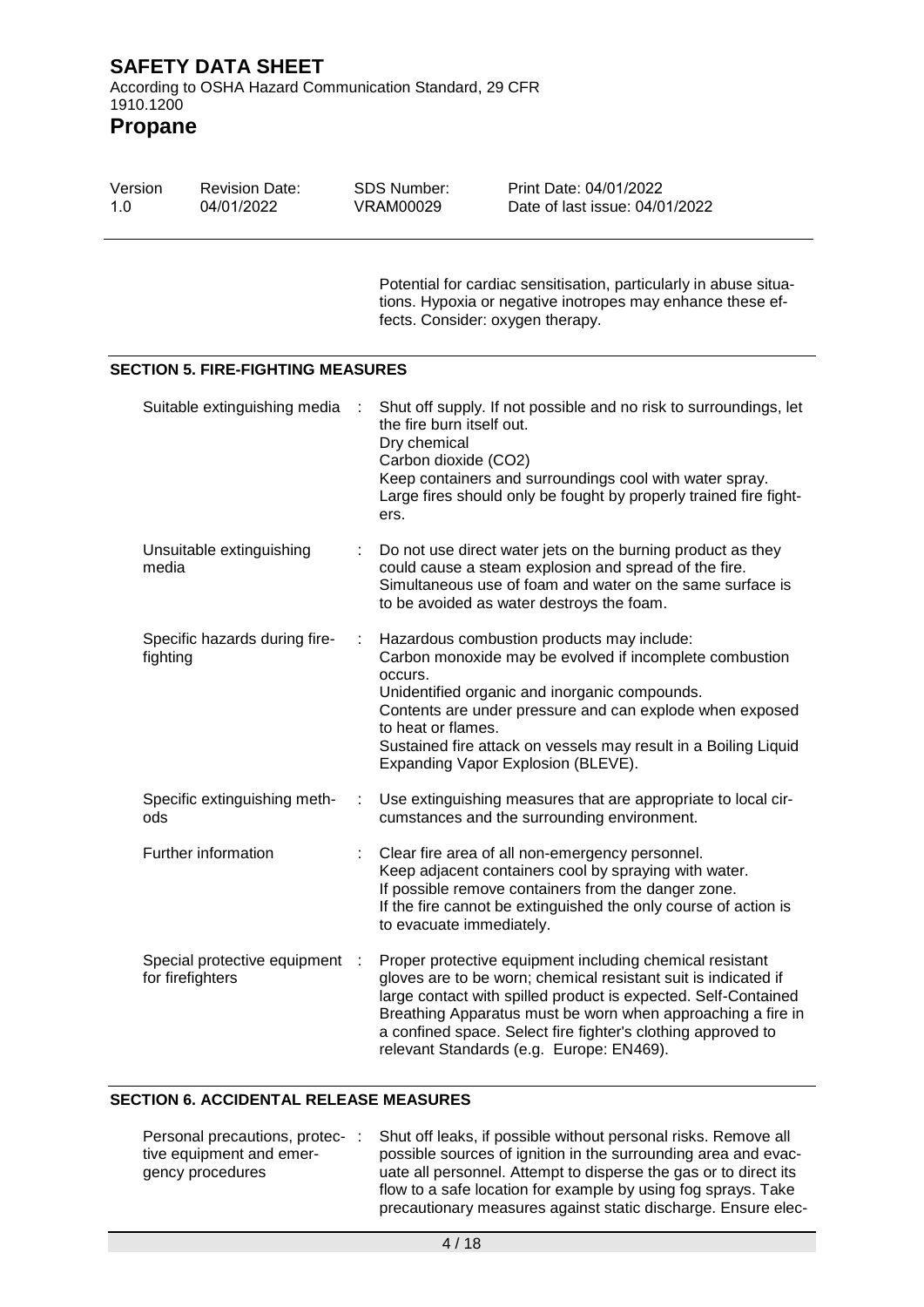According to OSHA Hazard Communication Standard, 29 CFR 1910.1200

**Propane**

| Version<br>1.0 | <b>Revision Date:</b><br>04/01/2022                      | SDS Number:<br><b>VRAM00029</b>                         | Print Date: 04/01/2022<br>Date of last issue: 04/01/2022                                                                                                                                                                                                                                                                                                                                                    |  |  |
|----------------|----------------------------------------------------------|---------------------------------------------------------|-------------------------------------------------------------------------------------------------------------------------------------------------------------------------------------------------------------------------------------------------------------------------------------------------------------------------------------------------------------------------------------------------------------|--|--|
|                |                                                          | the area.                                               | trical continuity by bonding and grounding (earthing) all<br>equipment. Monitor area with combustible gas meter.<br>Vapour may form an explosive mixture with air.<br>Test atmosphere for flammable gas concentrations to ensure<br>safe working conditions before personnel are allowed to enter                                                                                                           |  |  |
|                | Environmental precautions                                | nation.                                                 | Use appropriate containment to avoid environmental contami-<br>Risk of explosion. Inform the emergency services if product<br>enters surface water drains.                                                                                                                                                                                                                                                  |  |  |
|                | Methods and materials for<br>containment and cleaning up | Allow to evaporate.                                     | Attempt to disperse the gas or to direct its flow to a safe loca-<br>tion, for example by using fog sprays.<br>Take precautionary measures against static discharges.                                                                                                                                                                                                                                       |  |  |
|                |                                                          | cialist advice.<br>ing) all equipment.                  | Avoid contact with skin, eyes and clothing.<br>Evacuate the area of all non-essential personnel.<br>Ventilate contaminated area thoroughly.<br>If contamination of site occurs remediation may require spe-<br>Take precautionary measures against static discharges.<br>Ensure electrical continuity by bonding and grounding (earth-<br>Observe all relevant local and international regulations.         |  |  |
|                | Additional advice                                        | this Safety Data Sheet.<br>enters surface water drains. | : For guidance on selection of personal protective equipment<br>see Chapter 8 of this Safety Data Sheet.<br>Notify authorities if any exposure to the general public or the<br>environment occurs or is likely to occur.<br>For guidance on disposal of spilled material see Chapter 13 of<br>Vapour may form an explosive mixture with air.<br>Risk of explosion. Inform the emergency services if product |  |  |

### **SECTION 7. HANDLING AND STORAGE**

| Technical measures | : Avoid breathing of or direct contact with material. Only use in<br>well ventilated areas. Wash thoroughly after handling. For<br>guidance on selection of personal protective equipment see<br>Chapter 8 of this Safety Data Sheet. |
|--------------------|---------------------------------------------------------------------------------------------------------------------------------------------------------------------------------------------------------------------------------------|
|                    | Use the information in this data sheet as input to a risk as-<br>sessment of local circumstances to help determine appropri-<br>ate controls for safe handling, storage and disposal of this<br>material.                             |
|                    | Air-dry contaminated clothing in a well-ventilated area before<br>laundering.                                                                                                                                                         |
|                    | Use local exhaust ventilation if there is risk of inhalation of<br>vapours, mists or aerosols.                                                                                                                                        |
|                    | Take precautionary measures against static discharges.                                                                                                                                                                                |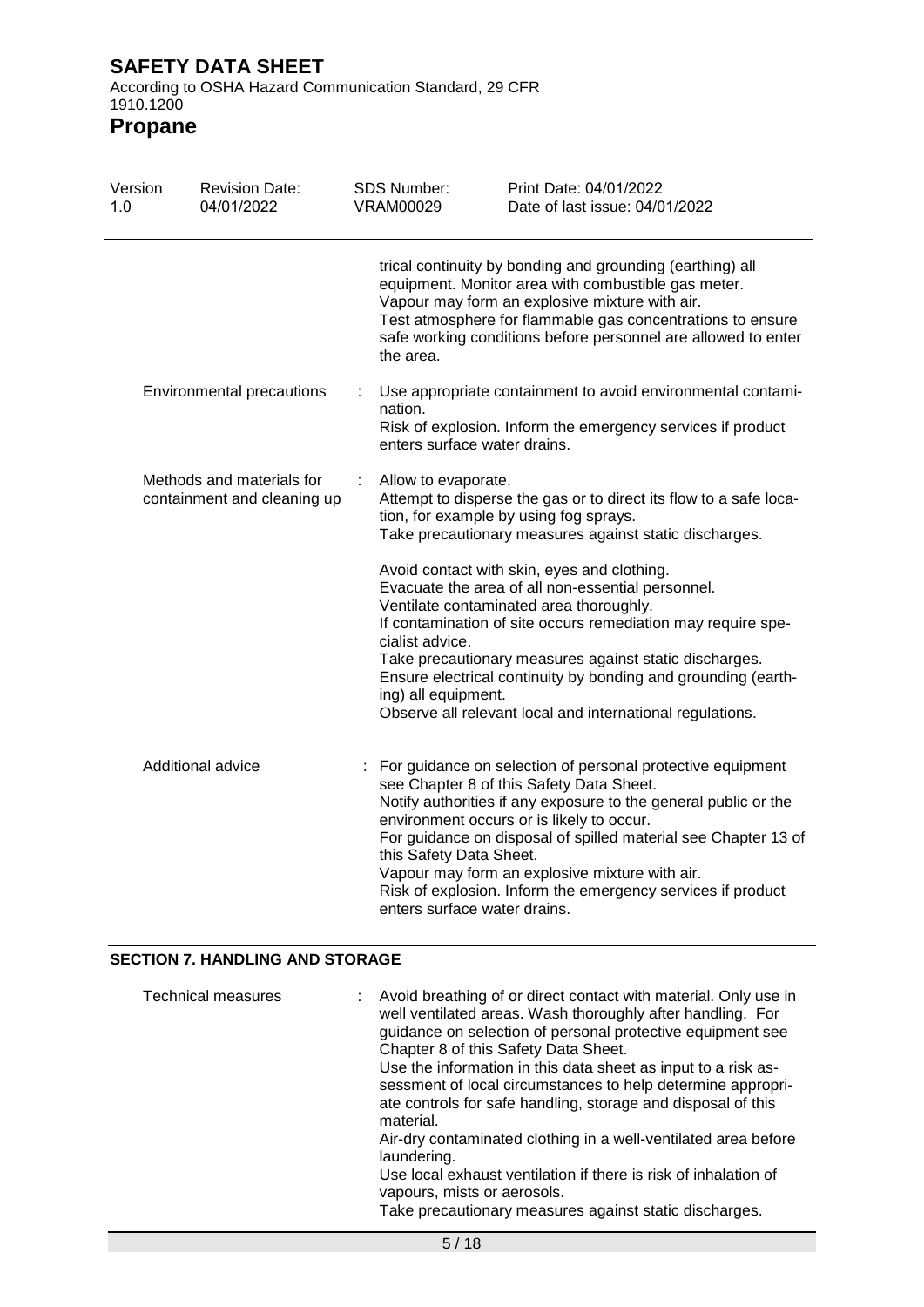| Version<br>1.0 | <b>Revision Date:</b><br>04/01/2022           | <b>SDS Number:</b><br><b>VRAM00029</b>                                                                        | Print Date: 04/01/2022<br>Date of last issue: 04/01/2022                                                                                                                                                                                                                                                                                                                                                                                                                                                                                                                                                                                                                                                                                                |
|----------------|-----------------------------------------------|---------------------------------------------------------------------------------------------------------------|---------------------------------------------------------------------------------------------------------------------------------------------------------------------------------------------------------------------------------------------------------------------------------------------------------------------------------------------------------------------------------------------------------------------------------------------------------------------------------------------------------------------------------------------------------------------------------------------------------------------------------------------------------------------------------------------------------------------------------------------------------|
|                | Advice on safe handling                       | age facilities are followed.<br>sources. Avoid sparks.<br>Earth all equipment.<br>vapours, mists or aerosols. | Ensure that all local regulations regarding handling and stor-<br>This product is intended for use in closed systems only.<br>Extinguish any naked flames. Do not smoke. Remove ignition<br>Avoid prolonged or repeated contact with skin.<br>Electrostatic charges may be generated during pumping. Elec-<br>trostatic discharge may cause fire.<br>Use local exhaust ventilation if there is risk of inhalation of                                                                                                                                                                                                                                                                                                                                    |
|                | Avoidance of contact                          | Strong oxidising agents.                                                                                      |                                                                                                                                                                                                                                                                                                                                                                                                                                                                                                                                                                                                                                                                                                                                                         |
|                | <b>Product Transfer</b>                       |                                                                                                               | Refer to guidance under Handling section. Do not use com-<br>pressed air for filling discharge or handling. Ensure electrical<br>continuity by bonding and grounding (earthing) all equipment.<br>Electrostatic charges may be generated during pumping. Elec-<br>trostatic discharge may cause fire.                                                                                                                                                                                                                                                                                                                                                                                                                                                   |
|                | Further information on stor-<br>age stability | sure vessels or cylinders.<br>other strong oxidizers.                                                         | Store only in purpose-designed, appropriately labelled pres-<br>Must be stored in a well-ventilated area, away from sunlight,<br>ignition sources and other sources of heat.<br>Do not store near cylinders containing compressed oxygen or<br>Refer to section 15 for any additional specific legislation cov-<br>ering the packaging and storage of this product.                                                                                                                                                                                                                                                                                                                                                                                     |
|                | Packaging material                            | GB, Neoprene (CR).                                                                                            | Suitable material: For containers and container linings, use<br>materials specifically approved for use with this product., Ex-<br>amples of suitable materials are: PA-11, PEEK, PVDF, PTFE,<br>GRE (Epoxy), GRVE (vinyl ester), Viton (FKM), type F and<br>Unsuitable material: Some forms of cast iron., Examples of<br>materials to avoid are: ABS, polymethyl methacrylate<br>(PMMA), polyethylene (PE / HDPE), polypropylene (PP),<br>PVC, natural rubber (NR), Nitrile (NBR) ethylene propylene<br>rubber (EPDM), Butyl (IIR), Hypalon (CSM), polystyrene, pol-<br>yvinyl chloride (PVC), polyisobutylene., For containers and<br>container linings, aluminium should not be used if there is a<br>risk of caustic contamination of the product. |
|                | <b>Container Advice</b>                       |                                                                                                               | : Do not cut, drill, grind, weld or perform similar operations on or<br>near containers. Containers, even those that have been emp-<br>tied, can contain explosive vapours.                                                                                                                                                                                                                                                                                                                                                                                                                                                                                                                                                                             |
|                | Specific use(s)                               |                                                                                                               | : See additional references that provide safe handling practices<br>for liquids that are determined to be static accumulators:<br>American Petroleum Institute 2003 (Protection Against Igni-<br>tions Arising out of Static, Lightning and Stray Currents) or<br>National Fire Protection Agency 77 (Recommended Practices                                                                                                                                                                                                                                                                                                                                                                                                                             |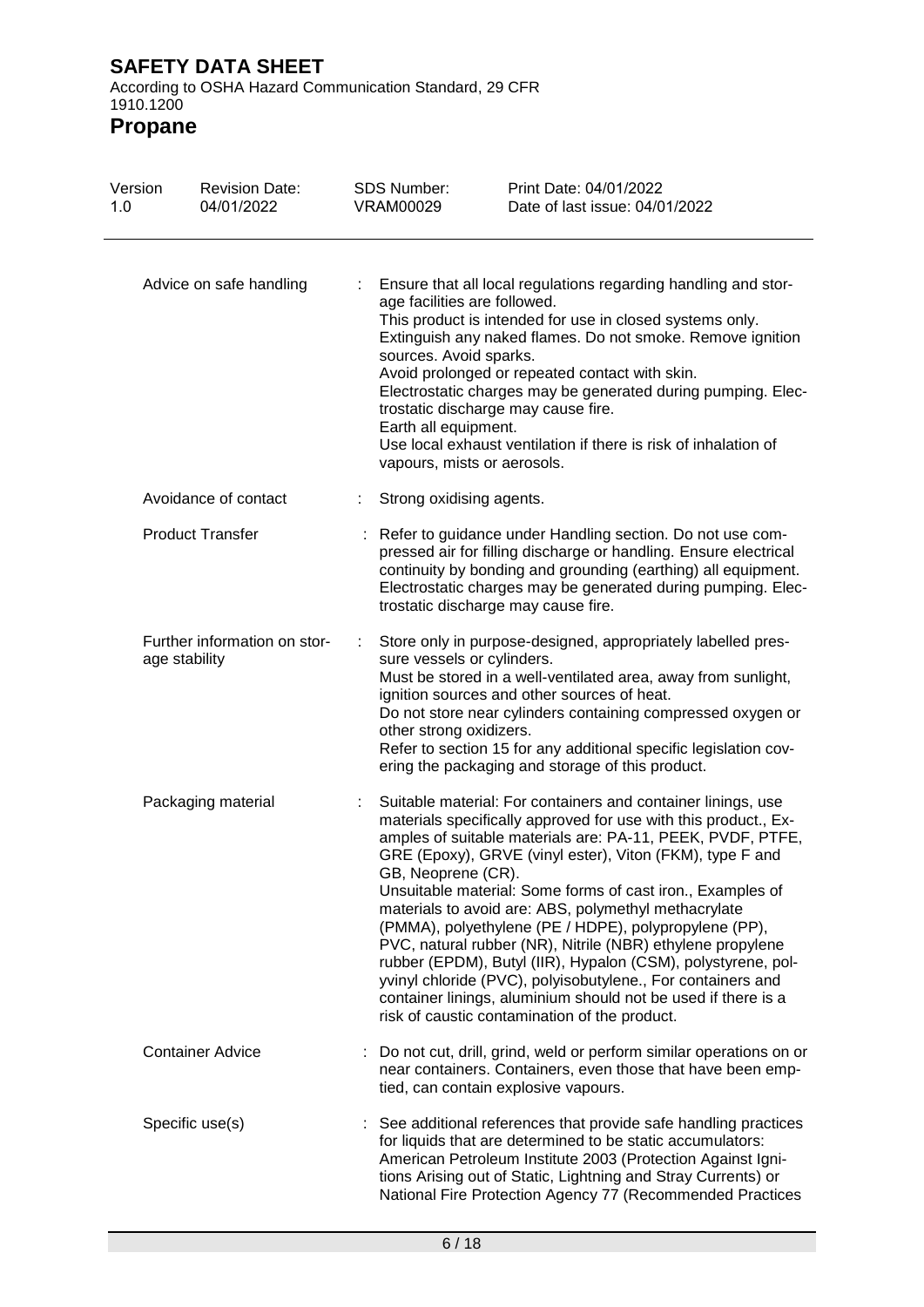According to OSHA Hazard Communication Standard, 29 CFR 1910.1200

**Propane**

| Version | <b>Revision Date:</b> | SDS Number: | Print Date: 04/01/2022         |
|---------|-----------------------|-------------|--------------------------------|
| 1.0     | 04/01/2022            | VRAM00029   | Date of last issue: 04/01/2022 |

on Static Electricity). IEC/TS 60079-32-1: Electrostatic hazards, guidance

### **SECTION 8. EXPOSURE CONTROLS AND PERSONAL PROTECTION**

#### **Components with workplace control parameters**

| Components | CAS-No. | Value type<br>(Form of<br>exposure) | Control parame-<br>ters / Permissible<br>concentration | <b>Basis</b> |
|------------|---------|-------------------------------------|--------------------------------------------------------|--------------|
| propane    | 74-98-6 | TWA                                 | $1,000$ ppm<br>1,800 mg/m3                             | OSHA Z-1     |

#### **Biological occupational exposure limits**

No biological limit allocated.

#### **Monitoring Methods**

Monitoring of the concentration of substances in the breathing zone of workers or in the general workplace may be required to confirm compliance with an OEL and adequacy of exposure controls. For some substances biological monitoring may also be appropriate.

Validated exposure measurement methods should be applied by a competent person and samples analysed by an accredited laboratory.

Examples of sources of recommended exposure measurement methods are given below or contact the supplier. Further national methods may be available.

National Institute of Occupational Safety and Health (NIOSH), USA: Manual of Analytical Methods http://www.cdc.gov/niosh/

Occupational Safety and Health Administration (OSHA), USA: Sampling and Analytical Methods http://www.osha.gov/

Health and Safety Executive (HSE), UK: Methods for the Determination of Hazardous Substances http://www.hse.gov.uk/

Institut für Arbeitsschutz Deutschen Gesetzlichen Unfallversicherung (IFA) , Germany http://www.dguv.de/inhalt/index.jsp

L'Institut National de Recherche et de Securité, (INRS), France http://www.inrs.fr/accueil

**Engineering measures** : The level of protection and types of controls necessary will vary depending upon potential exposure conditions. Select controls based on a risk assessment of local circumstances. Appropriate measures include: Use sealed systems as far as possible. Adequate explosion-proof ventilation to control airborne concentrations below the exposure guidelines/limits. Local exhaust ventilation is recommended. Eye washes and showers for emergency use.

General Information:

Always observe good personal hygiene measures, such as washing hands after handling the material and before eating, drinking, and/or smoking. Routinely wash work clothing and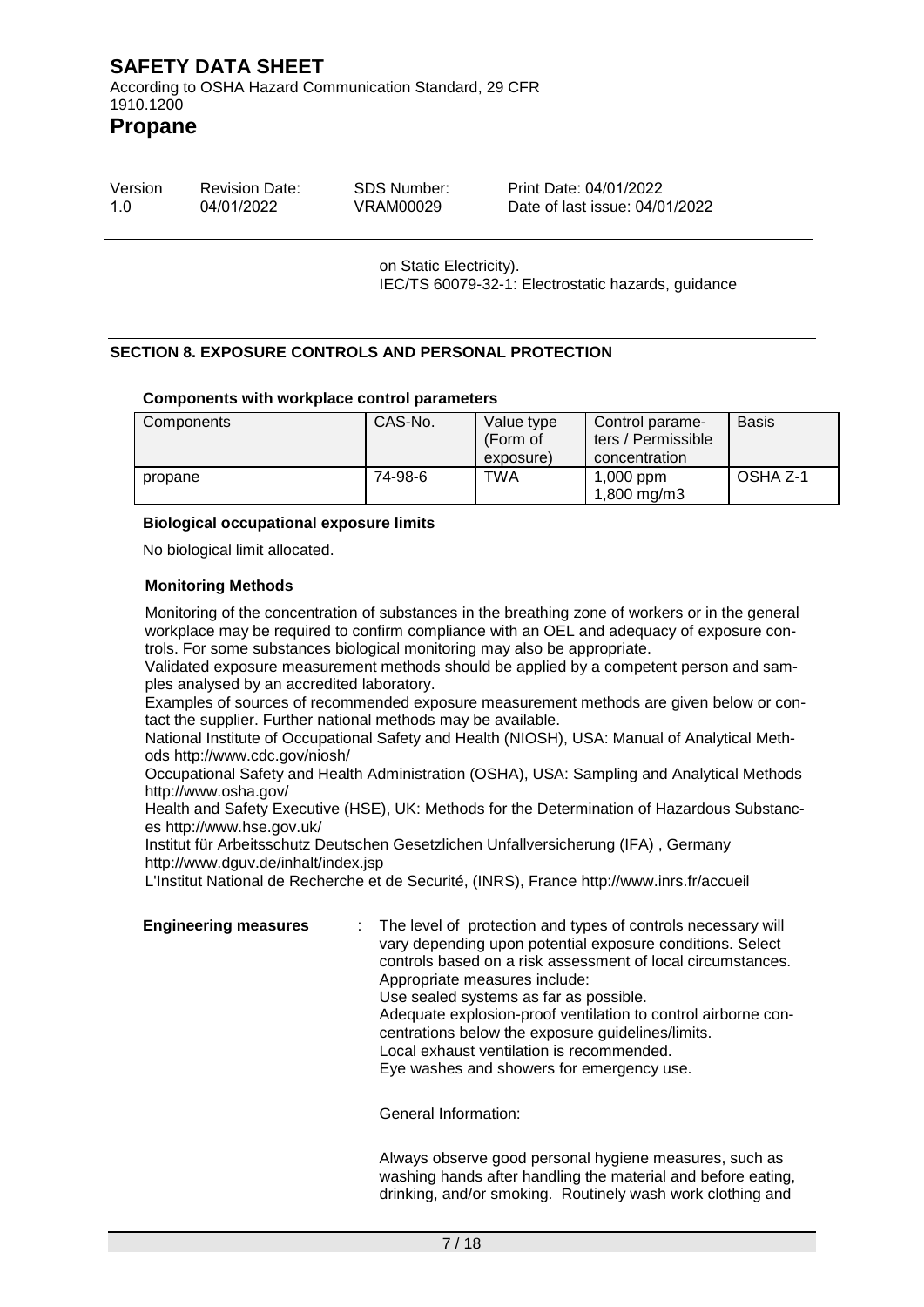1910.1200 **Propane**

| Version<br>1.0 | <b>Revision Date:</b><br>04/01/2022 | SDS Number:<br><b>VRAM00029</b>                        | Print Date: 04/01/2022<br>Date of last issue: 04/01/2022                                                                                                                                                                                                                                                                                                                                                                                                                                                                                                                                                                                                                                                                                                                                                                                                                                             |
|----------------|-------------------------------------|--------------------------------------------------------|------------------------------------------------------------------------------------------------------------------------------------------------------------------------------------------------------------------------------------------------------------------------------------------------------------------------------------------------------------------------------------------------------------------------------------------------------------------------------------------------------------------------------------------------------------------------------------------------------------------------------------------------------------------------------------------------------------------------------------------------------------------------------------------------------------------------------------------------------------------------------------------------------|
|                |                                     | controls.<br>product.<br>nance.<br>subsequent recycle. | protective equipment to remove contaminants. Discard con-<br>taminated clothing and footwear that cannot be cleaned.<br>Practice good housekeeping.<br>Define procedures for safe handling and maintenance of<br>Educate and train workers in the hazards and control<br>measures relevant to normal activities associated with this<br>Ensure appropriate selection, testing and maintenance of<br>equipment used to control exposure, e.g. personal protective<br>equipment, local exhaust ventilation.<br>Drain down system prior to equipment break-in or mainte-<br>Retain drain downs in sealed storage pending disposal or                                                                                                                                                                                                                                                                    |
|                | Personal protective equipment       |                                                        |                                                                                                                                                                                                                                                                                                                                                                                                                                                                                                                                                                                                                                                                                                                                                                                                                                                                                                      |
|                | Respiratory protection              | ratus.                                                 | If engineering controls do not maintain airborne concentra-<br>tions to a level which is adequate to protect worker health,<br>select respiratory protection equipment suitable for the spe-<br>cific conditions of use and meeting relevant legislation.<br>Check with respiratory protective equipment suppliers.<br>Where air-filtering respirators are unsuitable (e.g. airborne<br>concentrations are high, risk of oxygen deficiency, confined<br>space) use appropriate positive pressure breathing appa-<br>Where air-filtering respirators are suitable, select an appro-<br>priate combination of mask and filter.<br>All respiratory protection equipment and use must be in ac-<br>cordance with local regulations.<br>Respirator selection, use and maintenance should be in ac-<br>cordance with the requirements of the OSHA Respiratory<br>Protection Standard, 29 CFR 1910.134.     |
|                | Hand protection<br>Remarks          | rubber.                                                | Personal hygiene is a key element of effective hand care.<br>Gloves must only be worn on clean hands. After using<br>gloves, hands should be washed and dried thoroughly. Appli-<br>cation of a non-perfumed moisturizer is recommended. Glove<br>thickness is not a good predictor of glove resistance to a<br>chemical as it is dependent on the exact composition of the<br>glove material. Suitability and durability of a glove is depend-<br>ent on usage, e.g. frequency and duration of contact, chemi-<br>cal resistance of glove material, dexterity. Always seek ad-<br>vice from glove suppliers. Contaminated gloves should be<br>replaced. Where hand contact with the product may occur the<br>use of gloves approved to relevant standards (e.g. Europe:<br>EN374, US: F739) made from the following materials may<br>provide suitable chemical protection. Neoprene rubber. Nitrile |
|                | Eye protection                      |                                                        | Wear safety glasses and face shield (preferably with a chin                                                                                                                                                                                                                                                                                                                                                                                                                                                                                                                                                                                                                                                                                                                                                                                                                                          |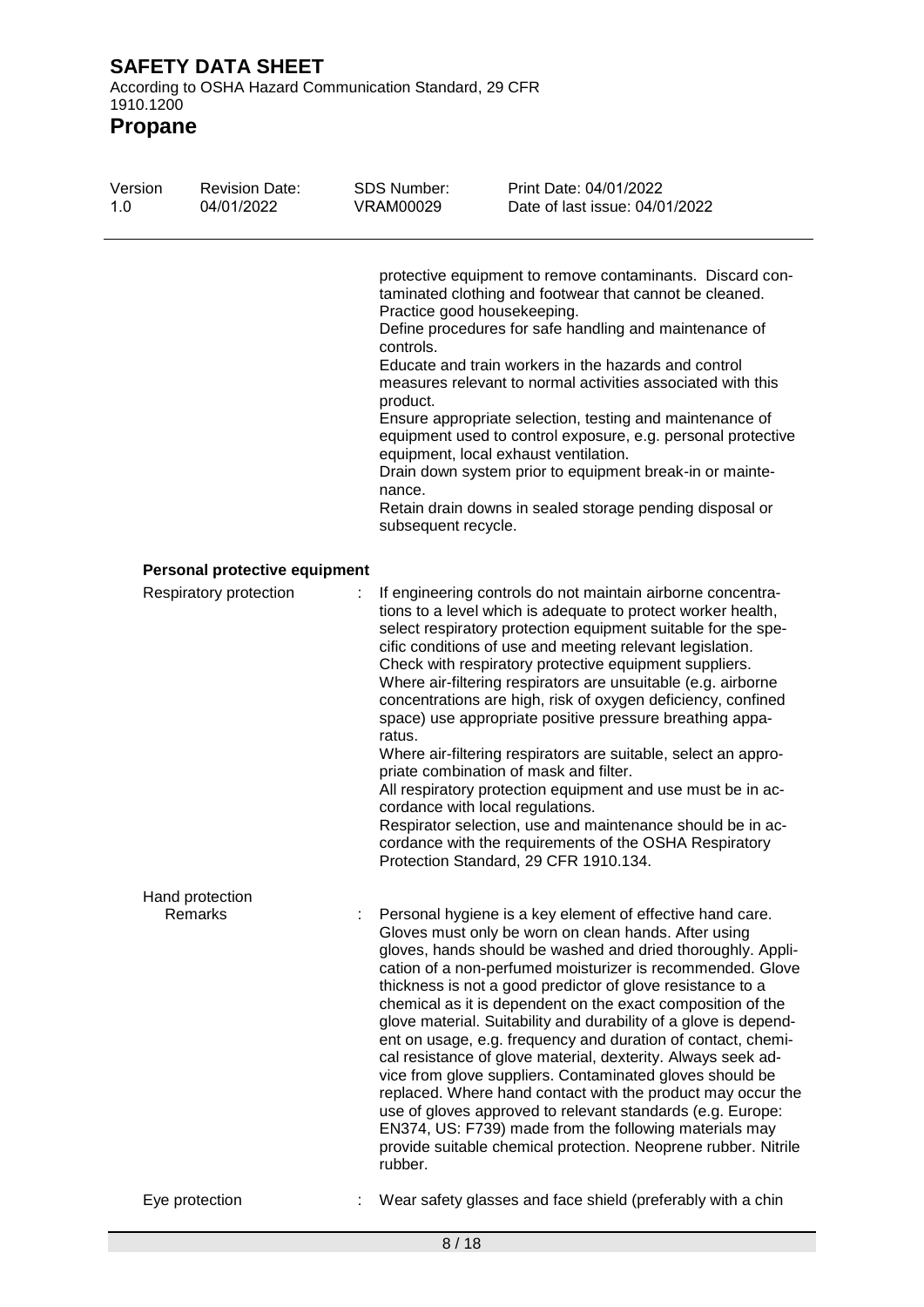According to OSHA Hazard Communication Standard, 29 CFR 1910.1200

| Version<br>1.0 | <b>Revision Date:</b><br>04/01/2022                   |    | <b>SDS Number:</b><br><b>VRAM00029</b>                                                                                                   | Print Date: 04/01/2022<br>Date of last issue: 04/01/2022 |
|----------------|-------------------------------------------------------|----|------------------------------------------------------------------------------------------------------------------------------------------|----------------------------------------------------------|
|                |                                                       |    |                                                                                                                                          | guard) if splashes are likely to occur.                  |
|                | Skin and body protection                              | ÷. | apron.                                                                                                                                   | Chemical and cold resistant gloves/gauntlets, boots, and |
|                | Protective measures                                   |    | Personal protective equipment (PPE) should meet recom-<br>mended national standards. Check with PPE suppliers.                           |                                                          |
|                | <b>Environmental exposure controls</b>                |    |                                                                                                                                          |                                                          |
|                | General advice                                        |    | : Local guidelines on emission limits for volatile substances<br>must be observed for the discharge of exhaust air containing<br>vapour. |                                                          |
|                | <b>SECTION 9. PHYSICAL AND CHEMICAL PROPERTIES</b>    |    |                                                                                                                                          |                                                          |
|                | Appearance                                            |    | liquid                                                                                                                                   |                                                          |
|                | Colour                                                |    | colourless                                                                                                                               |                                                          |
|                | Odour                                                 |    | Unstenched                                                                                                                               |                                                          |
|                | <b>Odour Threshold</b>                                |    | Data not available                                                                                                                       |                                                          |
|                | рH                                                    |    | Not applicable                                                                                                                           |                                                          |
|                | Melting point/freezing point                          |    | Data not available                                                                                                                       |                                                          |
|                | Initial boiling point and boiling :<br>range          |    | Typical -42 °C / -44 °F                                                                                                                  |                                                          |
|                | Flash point                                           |    | Not applicable                                                                                                                           |                                                          |
|                | Evaporation rate                                      |    | Data not available                                                                                                                       |                                                          |
|                | Flammability (solid, gas)                             |    | Extremely flammable.                                                                                                                     |                                                          |
|                | Upper explosion limit / upper<br>flammability limit   | ÷  | Typical 10 $\%$ (V)                                                                                                                      |                                                          |
|                | Lower explosion limit / Lower :<br>flammability limit |    | Data not available                                                                                                                       |                                                          |
|                | Vapour pressure                                       |    | 1,300 kPa (38 °C / 100 °F)                                                                                                               |                                                          |
|                | Relative vapour density                               |    | Data not available                                                                                                                       |                                                          |
|                | Relative density                                      |    | Data not available                                                                                                                       |                                                          |
|                | Density                                               |    | 550 kg/m3 (Typical 15 °C / 59 °F)                                                                                                        |                                                          |
|                | Solubility(ies)<br>Water solubility                   |    | Not applicable                                                                                                                           |                                                          |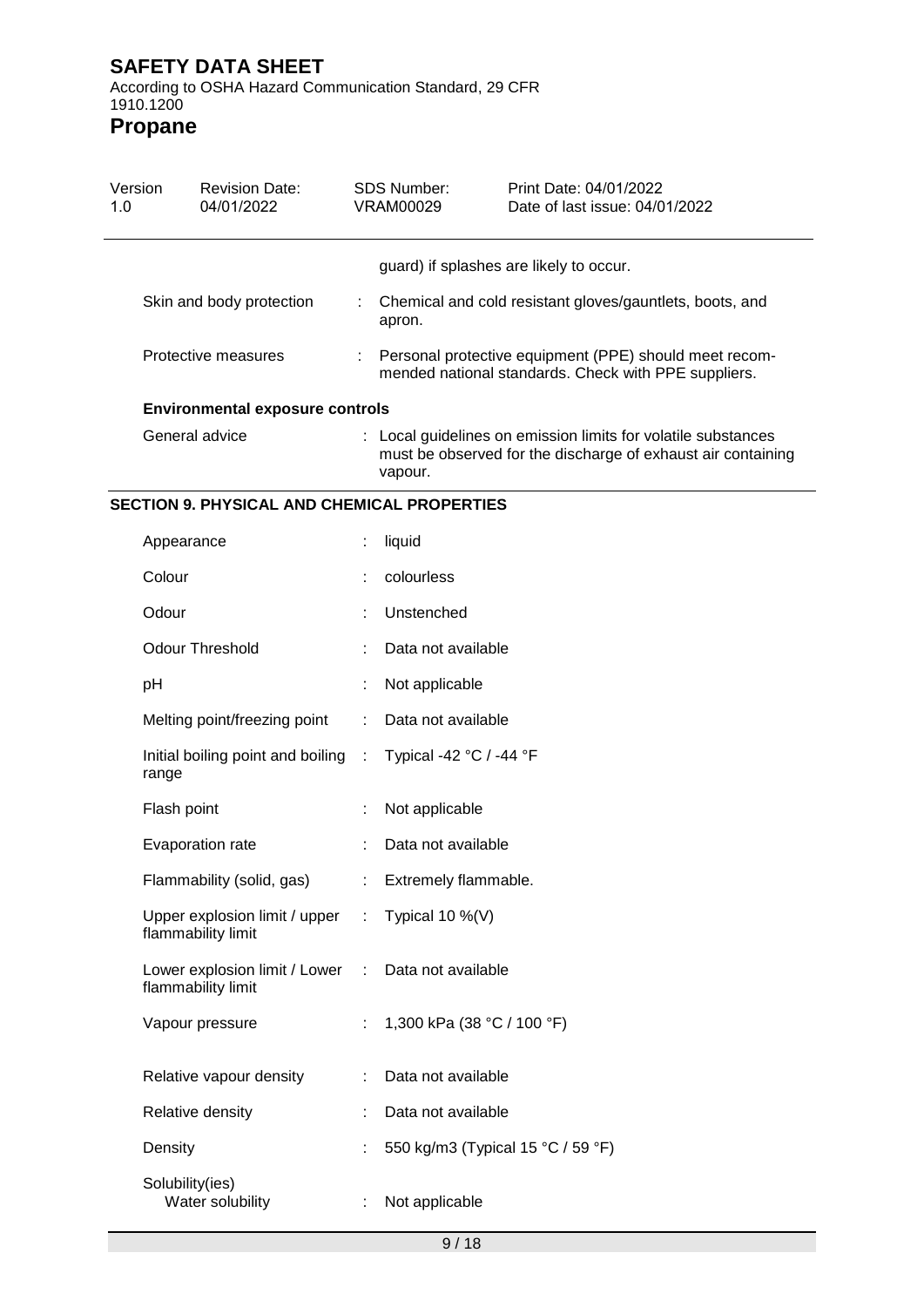According to OSHA Hazard Communication Standard, 29 CFR 1910.1200 **Propane**

| Version<br>1.0 | <b>Revision Date:</b><br>04/01/2022           |                             | <b>SDS Number:</b><br>VRAM00029     | Print Date: 04/01/2022<br>Date of last issue: 04/01/2022 |
|----------------|-----------------------------------------------|-----------------------------|-------------------------------------|----------------------------------------------------------|
|                | Solubility in other solvents : Not applicable |                             |                                     |                                                          |
|                | Partition coefficient: n-<br>octanol/water    | $\mathcal{I}^{\mathcal{I}}$ | Data not available                  |                                                          |
|                | Auto-ignition temperature                     |                             | : ca. 450 °C / 842 °F               |                                                          |
|                | Decomposition temperature                     |                             | : Data not available                |                                                          |
| Viscosity      | Viscosity, kinematic                          | ÷.                          | Not applicable                      |                                                          |
|                | Explosive properties                          | t.                          | Classification Code: Not classified |                                                          |

# **SECTION 10. STABILITY AND REACTIVITY**

| Reactivity                                |    | No, product will not become self-reactive.                                          |
|-------------------------------------------|----|-------------------------------------------------------------------------------------|
| Chemical stability                        |    | Stable under normal conditions of use.                                              |
| Possibility of hazardous reac- :<br>tions |    | No. Hazardous, exothermical polymerization cannot occur.                            |
| Conditions to avoid                       |    | Heat, open flames, sparks and flammable atmospheres.                                |
|                                           |    | In certain circumstances product can ignite due to static elec-<br>tricity.         |
| Incompatible materials                    | ÷. | Strong oxidising agents.                                                            |
| Hazardous decomposition<br>products       |    | Hazardous decomposition products are not expected to form<br>during normal storage. |

#### **SECTION 11. TOXICOLOGICAL INFORMATION**

| Basis for assessment | : Information given is based on product testing.                |
|----------------------|-----------------------------------------------------------------|
|                      | Unless indicated otherwise, the data presented is representa-   |
|                      | tive of the product as a whole, rather than for individual com- |
|                      | ponent(s).                                                      |

### **Information on likely routes of exposure**

Inhalation is the primary route of exposure although exposure may occur through skin or eye contact.

| <b>Acute toxicity</b>                  |                               |
|----------------------------------------|-------------------------------|
| <b>Product:</b><br>Acute oral toxicity | : Remarks: Not applicable     |
| Acute inhalation toxicity              | : LC 50 (Rat): $> 20000$ ppmV |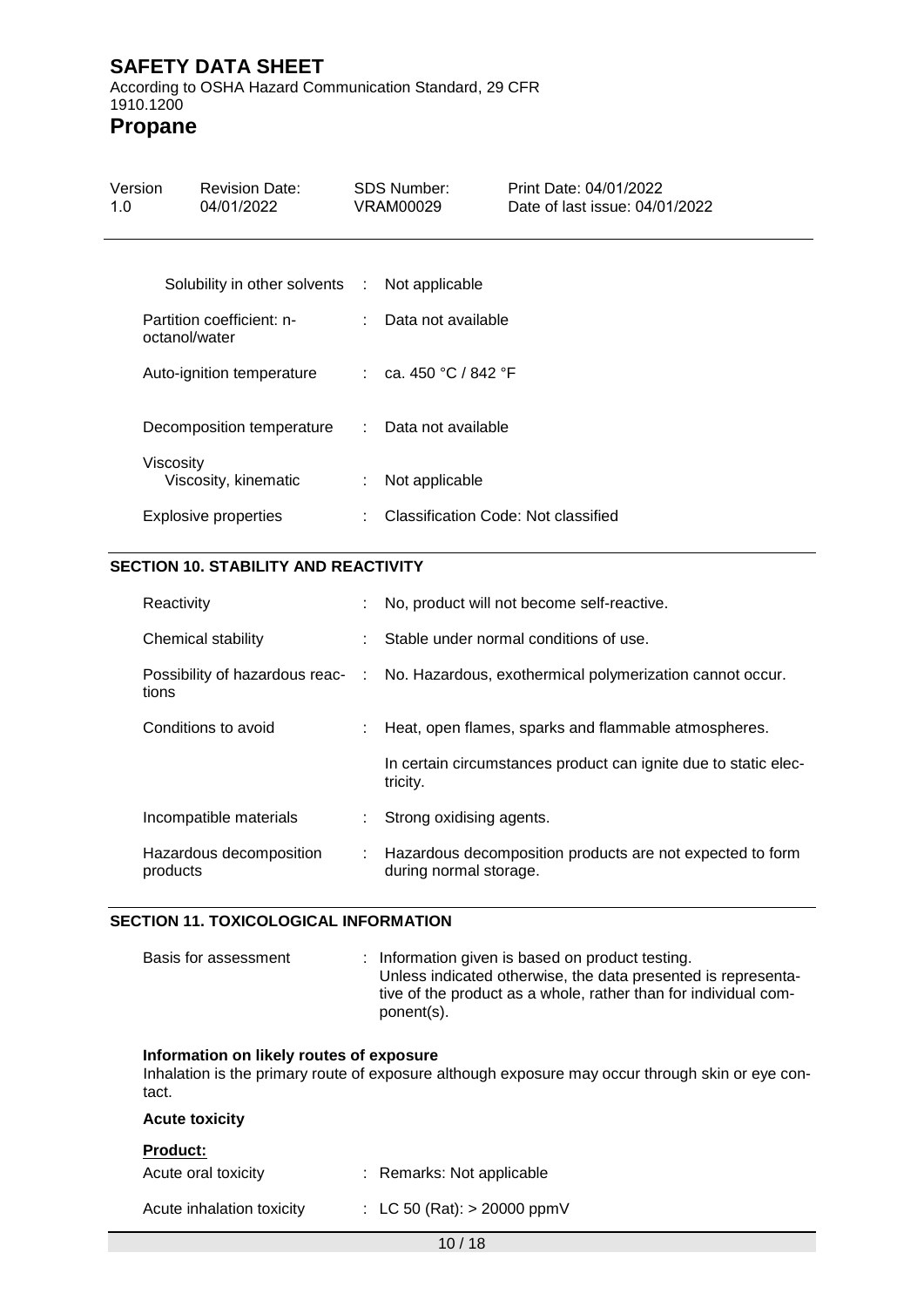According to OSHA Hazard Communication Standard, 29 CFR 1910.1200

**Propane**

| Version<br>1.0 | <b>Revision Date:</b><br>04/01/2022                                                                                | SDS Number:<br><b>VRAM00029</b>              | Print Date: 04/01/2022<br>Date of last issue: 04/01/2022                                                                           |
|----------------|--------------------------------------------------------------------------------------------------------------------|----------------------------------------------|------------------------------------------------------------------------------------------------------------------------------------|
|                |                                                                                                                    | Exposure time: 4 h<br>Remarks: Low toxicity: |                                                                                                                                    |
|                | Acute dermal toxicity                                                                                              | : Remarks: Not applicable                    |                                                                                                                                    |
|                | <b>Skin corrosion/irritation</b>                                                                                   |                                              |                                                                                                                                    |
|                | <b>Product:</b><br>Remarks: Not irritating to skin.                                                                |                                              |                                                                                                                                    |
|                | Serious eye damage/eye irritation                                                                                  |                                              |                                                                                                                                    |
|                | <b>Product:</b><br>Remarks: Essentially non-irritating to eyes.                                                    |                                              |                                                                                                                                    |
|                | Respiratory or skin sensitisation                                                                                  |                                              |                                                                                                                                    |
|                | <b>Product:</b><br>Remarks: Not a sensitiser.<br>Based on available data, the classification criteria are not met. |                                              |                                                                                                                                    |
|                | Germ cell mutagenicity                                                                                             |                                              |                                                                                                                                    |
|                | Product:                                                                                                           | fication criteria are not met.               | Remarks: Non mutagenic, Based on available data, the classi-                                                                       |
|                | Carcinogenicity                                                                                                    |                                              |                                                                                                                                    |
|                | <b>Product:</b>                                                                                                    |                                              | Remarks: Not a carcinogen., Based on available data, the classification criteria are not met.                                      |
|                | <b>IARC</b>                                                                                                        | human carcinogen by IARC.                    | No component of this product present at levels greater than or<br>equal to 0.1% is identified as probable, possible or confirmed   |
|                | <b>OSHA</b>                                                                                                        |                                              | No component of this product present at levels greater than or<br>equal to 0.1% is on OSHA's list of regulated carcinogens.        |
|                | <b>NTP</b>                                                                                                         | by NTP.                                      | No component of this product present at levels greater than or<br>equal to 0.1% is identified as a known or anticipated carcinogen |
|                | <b>Reproductive toxicity</b>                                                                                       |                                              |                                                                                                                                    |
|                | Product:                                                                                                           |                                              |                                                                                                                                    |

Remarks: Not a developmental toxicant., Does not impair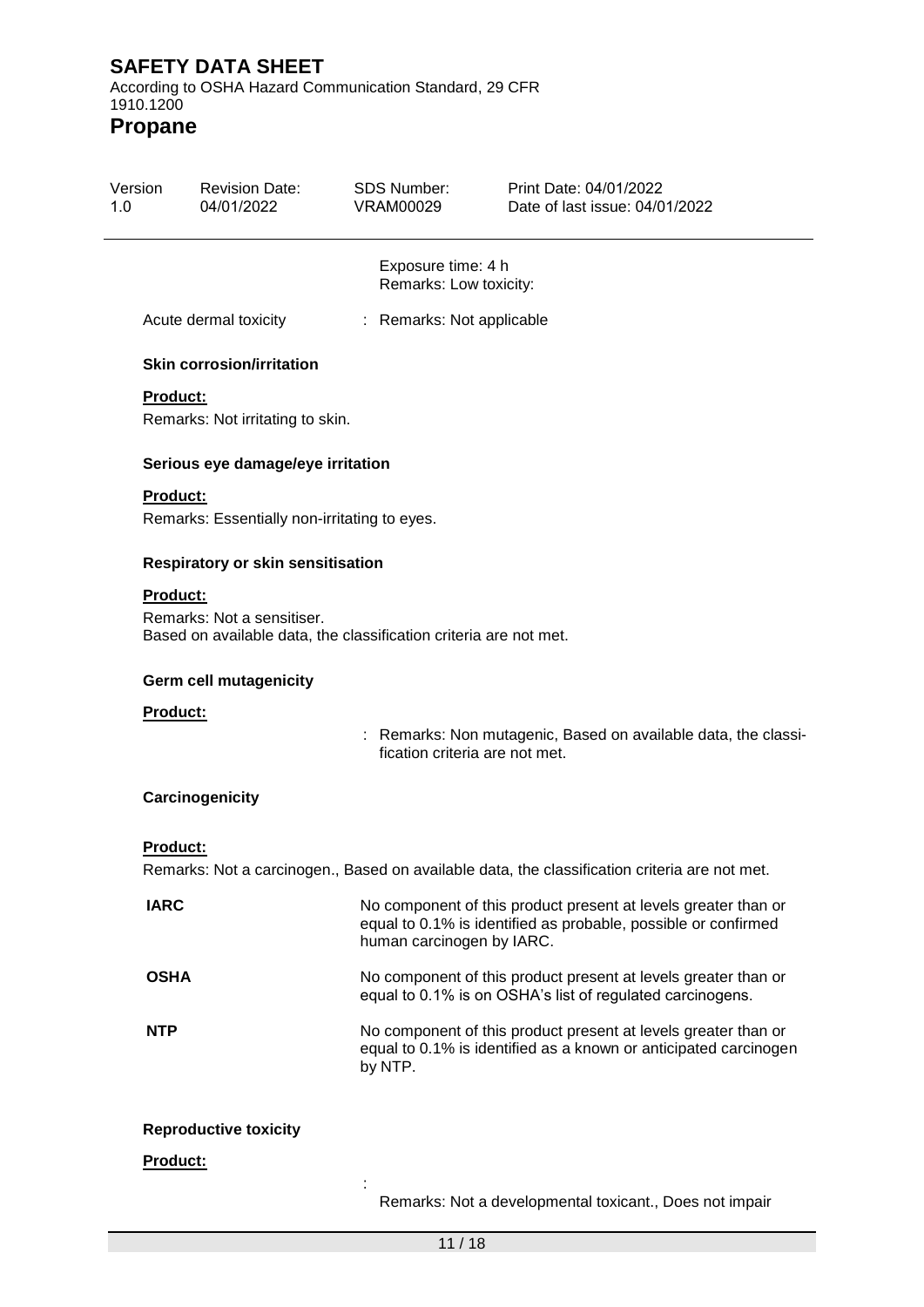**Propane**

| Version | <b>Revision Date:</b> | SDS Number: | Print Date: 04/01/2022         |
|---------|-----------------------|-------------|--------------------------------|
| 1.0     | 04/01/2022            | VRAM00029   | Date of last issue: 04/01/2022 |

fertility., Based on available data, the classification criteria are not met.

#### **STOT - single exposure**

### **Product:**

Remarks: Inhalation of vapours or mists may cause irritation to the respiratory system., High concentrations may cause central nervous system depression resulting in headaches, dizziness and nausea; continued inhalation may result in unconsciousness and/or death.

#### **STOT - repeated exposure**

#### **Product:**

Remarks: Low systemic toxicity on repeated exposure.

#### **Aspiration toxicity**

#### **Product:**

Not an aspiration hazard.

#### **Further information**

#### **Product:**

Remarks: Rapid release of gases which are liquids under pressure may cause frost burns of exposed tissues (skin, eye) due to evaporative cooling., High gas concentrations will displace available air; unconsciousness and death may occur suddenly from lack of oxygen., Exposure to very high concentrations of similar materials has been associated with irregular heart rhythms and cardiac arrest.

Remarks: Classifications by other authorities under varying regulatory frameworks may exist.

#### **SECTION 12. ECOLOGICAL INFORMATION**

| Basis for assessment                                      | : Incomplete ecotoxicological data are available for this product.<br>The information given below is based partly on a knowledge of<br>the components and the ecotoxicology of similar products.<br>Unless indicated otherwise, the data presented is representa-<br>tive of the product as a whole, rather than for individual com-<br>ponent(s).<br>Physical properties indicate that petroleum gases will rapidly<br>volatilise from the aquatic environment and that acute and<br>chronic effects would not be observed in practice. |
|-----------------------------------------------------------|------------------------------------------------------------------------------------------------------------------------------------------------------------------------------------------------------------------------------------------------------------------------------------------------------------------------------------------------------------------------------------------------------------------------------------------------------------------------------------------------------------------------------------------|
| <b>Ecotoxicity</b>                                        |                                                                                                                                                                                                                                                                                                                                                                                                                                                                                                                                          |
| <b>Product:</b><br>Toxicity to fish (Acute toxici-<br>ty) | Remarks: LL/EL/IL50 > 100 mg/l                                                                                                                                                                                                                                                                                                                                                                                                                                                                                                           |

Practically non toxic: Based on available data, the classification criteria are not met.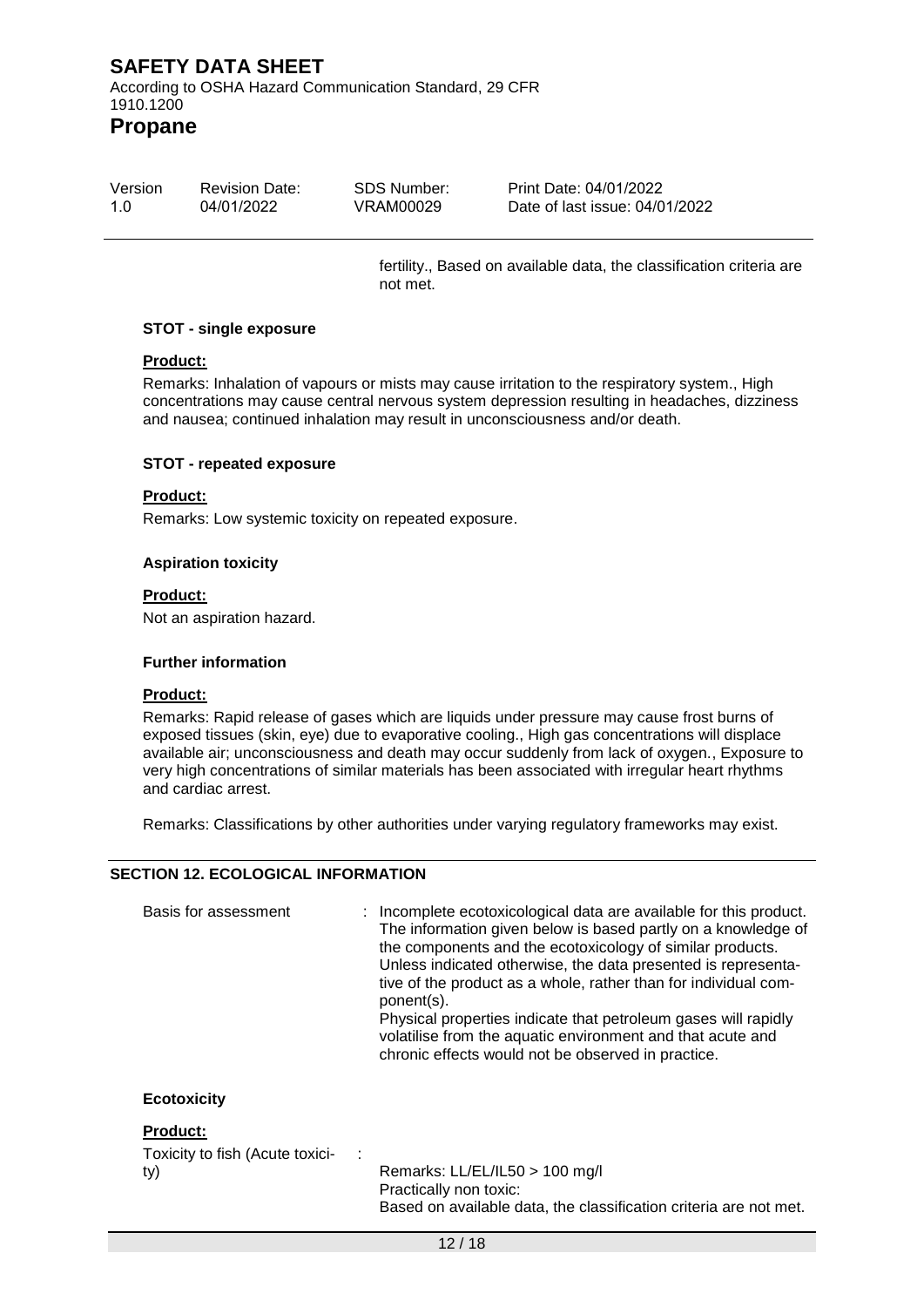According to OSHA Hazard Communication Standard, 29 CFR 1910.1200

| 1.0 | Version            | <b>Revision Date:</b><br>04/01/2022                              |   | <b>SDS Number:</b><br><b>VRAM00029</b>                   | Print Date: 04/01/2022<br>Date of last issue: 04/01/2022                                                                  |
|-----|--------------------|------------------------------------------------------------------|---|----------------------------------------------------------|---------------------------------------------------------------------------------------------------------------------------|
|     | toxicity)          | Toxicity to daphnia and other :<br>aquatic invertebrates (Acute  |   | Remarks: LL/EL/IL50 > 100 mg/l<br>Practically non toxic: | Based on available data, the classification criteria are not met.                                                         |
|     | icity)             | Toxicity to algae (Acute tox-                                    |   | Remarks: LL/EL/IL50 > 100 mg/l<br>Practically non toxic: | Based on available data, the classification criteria are not met.                                                         |
|     | icity)             | Toxicity to fish (Chronic tox-                                   | ÷ | Remarks: Data not available                              |                                                                                                                           |
|     | ic toxicity)       | Toxicity to daphnia and other :<br>aquatic invertebrates (Chron- |   | Remarks: Data not available                              |                                                                                                                           |
|     |                    | Toxicity to microorganisms<br>(Acute toxicity)                   |   | Remarks: LL/EL/IL50 > 100 mg/l<br>Practically non toxic: | Based on available data, the classification criteria are not met.                                                         |
|     |                    | <b>Persistence and degradability</b>                             |   |                                                          |                                                                                                                           |
|     | <b>Product:</b>    | Biodegradability                                                 |   | Readily biodegradable.                                   | Remarks: Oxidises rapidly by photo-chemical reactions in air.                                                             |
|     |                    | <b>Bioaccumulative potential</b>                                 |   |                                                          |                                                                                                                           |
|     | <b>Product:</b>    | <b>Bioaccumulation</b>                                           |   |                                                          | Remarks: Does not bioaccumulate significantly.                                                                            |
|     |                    | <b>Mobility in soil</b>                                          |   |                                                          |                                                                                                                           |
|     | <b>Product:</b>    |                                                                  |   |                                                          |                                                                                                                           |
|     | Mobility           |                                                                  |   | found.                                                   | Remarks: Because of their extreme volatility, air is the only<br>environmental compartment that hydrocarbon gases will be |
|     |                    | Other adverse effects                                            |   |                                                          |                                                                                                                           |
|     | Product:<br>mation | Additional ecological infor-                                     | ÷ |                                                          | In view of the high rate of loss from solution, the product is<br>unlikely to pose a significant hazard to aquatic life.  |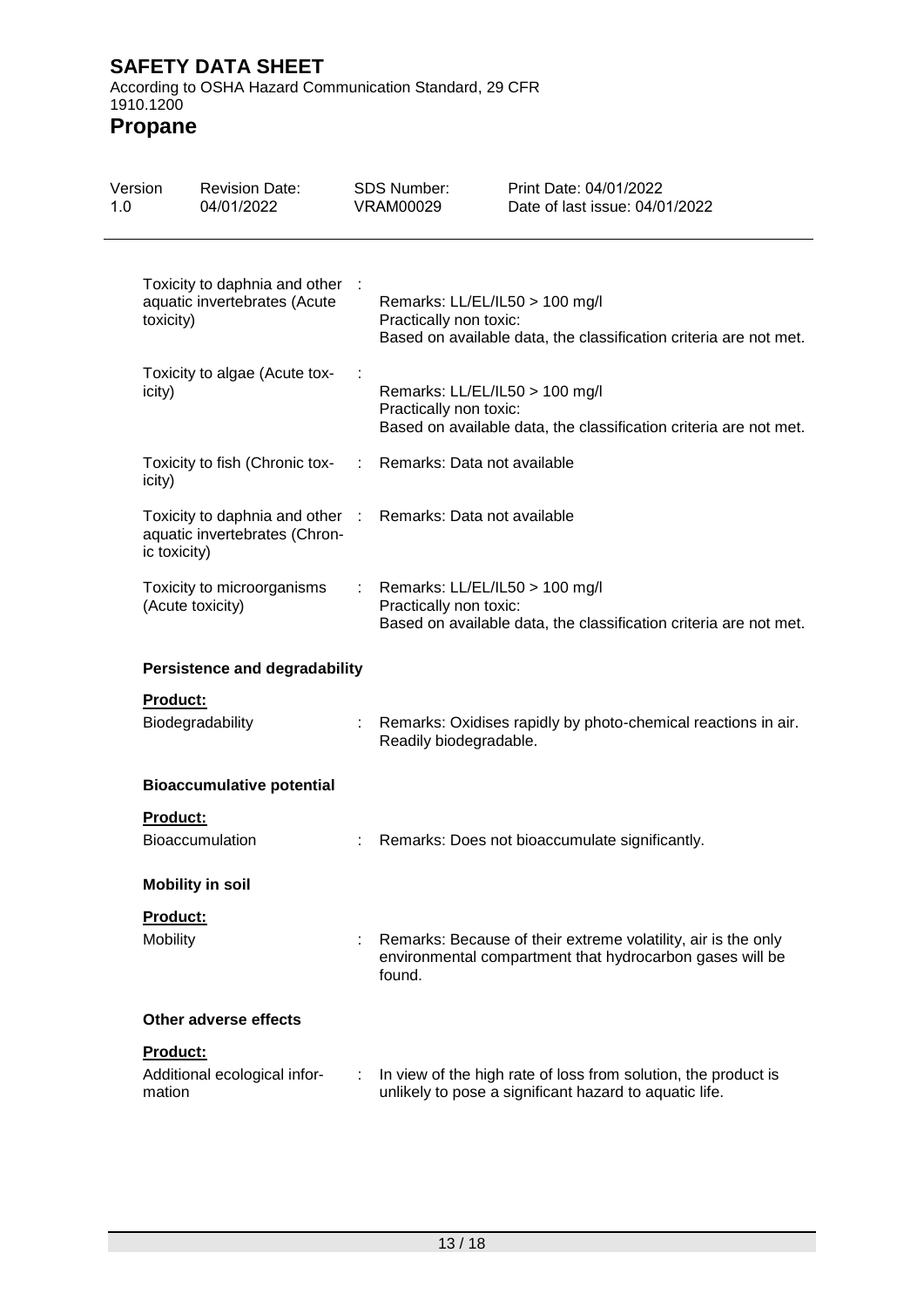| Version | <b>Revision Date:</b> | SDS Number: | Print Date: 04/01/2022         |
|---------|-----------------------|-------------|--------------------------------|
| 1.0     | 04/01/2022            | VRAM00029   | Date of last issue: 04/01/2022 |

#### **SECTION 13. DISPOSAL CONSIDERATIONS**

| <b>Disposal methods</b>             |                                                                                                                                                                                                                                                                                                                                                                                                                                                                                                                                                                                                                                                                                                                                                                                                                             |
|-------------------------------------|-----------------------------------------------------------------------------------------------------------------------------------------------------------------------------------------------------------------------------------------------------------------------------------------------------------------------------------------------------------------------------------------------------------------------------------------------------------------------------------------------------------------------------------------------------------------------------------------------------------------------------------------------------------------------------------------------------------------------------------------------------------------------------------------------------------------------------|
| Waste from residues                 | It is the responsibility of the waste generator to determine the<br>toxicity and physical properties of the material generated to<br>determine the proper waste classification and disposal meth-<br>ods in compliance with applicable regulations.<br>Waste arising from a spillage or tank cleaning should be dis-<br>posed of in accordance with prevailing regulations, preferably<br>to a recognised collector or contractor. The competence of the<br>collector or contractor should be established beforehand.<br>Do not dispose into the environment, in drains or in water<br>courses<br>Given the nature and uses of this product, the need for dis-<br>posal seldom arises. If necessary, dispose by controlled com-<br>bustion in purpose-designed equipment. If this is not possible,<br>contact the supplier. |
| Contaminated packaging              | Drain container thoroughly.<br>After draining, vent in a safe place away from sparks and fire.<br>Residues may cause an explosion hazard.<br>Do not pollute the soil, water or environment with the waste<br>container.<br>Return part-used or empty cylinders to the supplier.<br>For tanks seek specialist advice from suppliers.<br>Dispose in accordance with prevailing regulations, preferably<br>to a recognized collector or contractor. The competence of<br>the collector or contractor should be established beforehand.                                                                                                                                                                                                                                                                                         |
| <b>Local legislation</b><br>Remarks | : Disposal should be in accordance with applicable regional,<br>national, and local laws and regulations.<br>Local regulations may be more stringent than regional or na-<br>tional requirements and must be complied with.                                                                                                                                                                                                                                                                                                                                                                                                                                                                                                                                                                                                 |

### **SECTION 14. TRANSPORT INFORMATION**

### **National Regulations**

| US Department of Transportation Classification (49 CFR Parts 171-180) |  |  |  |  |  |
|-----------------------------------------------------------------------|--|--|--|--|--|
|-----------------------------------------------------------------------|--|--|--|--|--|

| UN/ID/NA number      | : UN 1978        |
|----------------------|------------------|
| Proper shipping name | : Propane        |
| Class                | $\therefore$ 2.1 |
| Packing group        | : Not Assigned   |
| Labels               | $\therefore$ 2.1 |
| <b>ERG Code</b>      | : 115            |
| Marine pollutant     | no               |

# **International Regulations**

#### **IATA-DGR**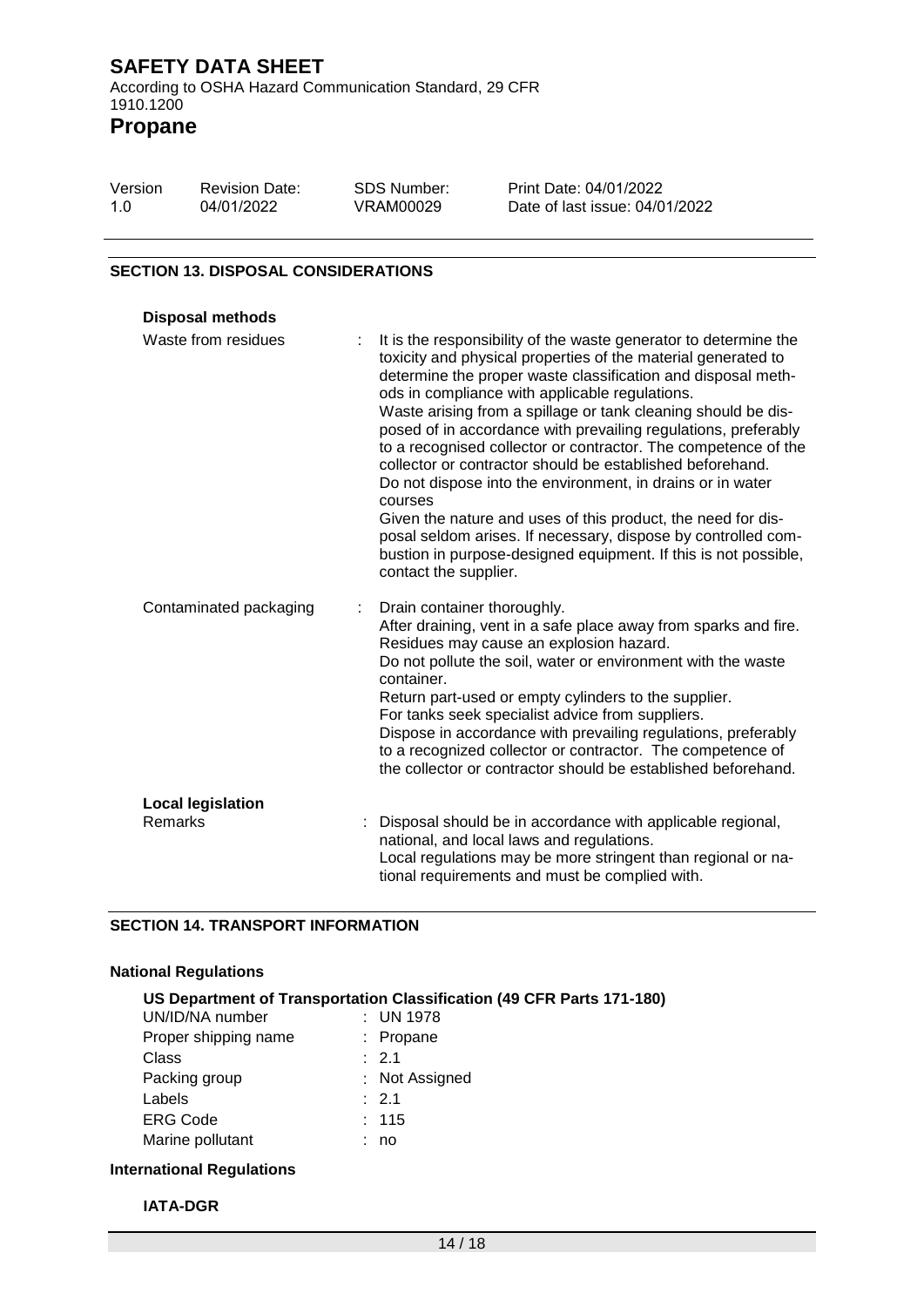According to OSHA Hazard Communication Standard, 29 CFR 1910.1200

# **Propane**

| Version<br>1.0                                                    | <b>Revision Date:</b><br>04/01/2022      | <b>SDS Number:</b><br><b>VRAM00029</b>                               | Print Date: 04/01/2022<br>Date of last issue: 04/01/2022 |
|-------------------------------------------------------------------|------------------------------------------|----------------------------------------------------------------------|----------------------------------------------------------|
| UN/ID No.<br>Class<br>Packing group<br>Labels                     | Proper shipping name                     | $:$ UN 1978<br>: Propane<br>$\div$ 2.1<br>: Not Assigned<br>: 2.1    |                                                          |
| <b>IMDG-Code</b><br>UN number<br>Class<br>Packing group<br>Labels | Proper shipping name<br>Marine pollutant | $:$ UN 1978<br>$:$ PROPANE<br>: 2.1<br>: Not Assigned<br>: 2.1<br>no |                                                          |

### **Transport in bulk according to Annex II of MARPOL 73/78 and the IBC Code**

Not applicable for product as supplied. MARPOL Annex 1 rules apply for bulk shipments by sea.

#### **Special precautions for user**

Remarks : Special Precautions: Refer to Chapter 7, Handling & Storage, for special precautions which a user needs to be aware of or needs to comply with in connection with transport.

#### **SECTION 15. REGULATORY INFORMATION**

#### **EPCRA - Emergency Planning and Community Right-to-Know Act**

#### **CERCLA Reportable Quantity**

| <b>Components</b>                                                                                                                                                                                                                                                                                                                                                                                                                                           | CAS-No. | Component RQ  <br>(lbs) | Calculated product RQ<br>(lbs) |
|-------------------------------------------------------------------------------------------------------------------------------------------------------------------------------------------------------------------------------------------------------------------------------------------------------------------------------------------------------------------------------------------------------------------------------------------------------------|---------|-------------------------|--------------------------------|
| I propane                                                                                                                                                                                                                                                                                                                                                                                                                                                   | 74-98-6 | 100                     | 100                            |
| $\mathcal{L}(\mathcal{L}(\mathcal{L})\cap\mathcal{L}(\mathcal{L}(\mathcal{L}(\mathcal{L}(\mathcal{L}(\mathcal{L}(\mathcal{L}(\mathcal{L}(\mathcal{L}(\mathcal{L}(\mathcal{L}(\mathcal{L}(\mathcal{L}(\mathcal{L}(\mathcal{L}(\mathcal{L}(\mathcal{L}(\mathcal{L}(\mathcal{L}(\mathcal{L}(\mathcal{L}(\mathcal{L}(\mathcal{L}(\mathcal{L}(\mathcal{L}(\mathcal{L}(\mathcal{L}(\mathcal{L}(\mathcal{L}(\mathcal{L}(\mathcal{L}(\mathcal{L}(\mathcal{L}(\math$ |         |                         |                                |

\*: Vertex HSSE classifies this material as an "oil" under the CERCLA Petroleum Exclusion, therefore re-leases to the environment are not reportable under CERCLA., The components with RQs are given for information.

#### **SARA 304 Extremely Hazardous Substances Reportable Quantity**

This material does not contain any components with a section 304 EHS RQ.

#### **SARA 302 Extremely Hazardous Substances Threshold Planning Quantity**

This material does not contain any components with a section 302 EHS TPQ.

| SARA 311/312 Hazards | : Flammable (gases, aerosols, liquids, or solids)<br>Gases under pressure                                                                                                                 |
|----------------------|-------------------------------------------------------------------------------------------------------------------------------------------------------------------------------------------|
| <b>SARA 313</b>      | : This material does not contain any chemical components with<br>known CAS numbers that exceed the threshold (De Minimis)<br>reporting levels established by SARA Title III, Section 313. |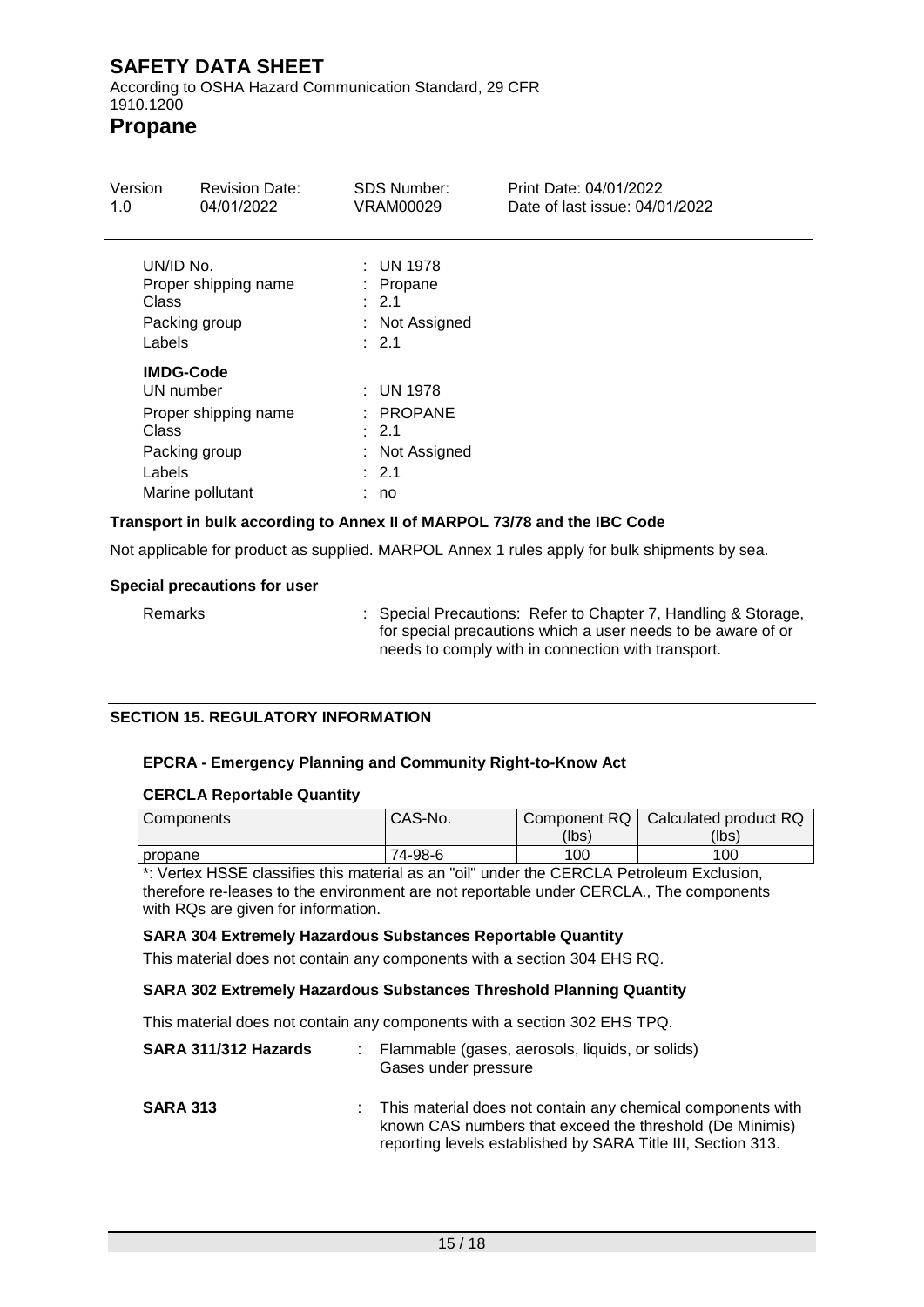According to OSHA Hazard Communication Standard, 29 CFR 1910.1200

**Propane**

| Version | <b>Revision Date:</b> | SDS Number: | Print Date: 04/01/2022         |
|---------|-----------------------|-------------|--------------------------------|
| 1 O     | 04/01/2022            | VRAM00029   | Date of last issue: 04/01/2022 |

#### **Clean Water Act**

This product does not contain any Hazardous Chemicals listed under the U.S. CleanWater Act, Section 311, Table 117.3.

### **US State Regulations**

#### **Pennsylvania Right To Know**

propane 74-98-6

#### **California Prop. 65**

This product does not contain any chemicals known to State of California to cause cancer, birth defects, or any other reproductive harm.

#### **Other regulations:**

The regulatory information is not intended to be comprehensive. Other regulations may apply to this material.

#### **The components of this product are reported in the following inventories:**

| EINECS/ELINCS/EC | : All components listed. |
|------------------|--------------------------|
| <b>DSL</b>       | : All components listed. |
| <b>TSCA</b>      | : All components listed. |
| <b>AIIC</b>      | : All components listed. |
| <b>PICCS</b>     | All components listed.   |

#### **SECTION 16. OTHER INFORMATION**

#### **Further information**

NFPA Rating (Health, Fire, Reac-1, 4, 0 tivity)

#### **Full text of other abbreviations**

| OSHA Z-1                                     | : USA. Occupational Exposure Limits (OSHA) - Table Z-1 Lim-<br>its for Air Contaminants                                                                                                                                                                                                                                                                                        |
|----------------------------------------------|--------------------------------------------------------------------------------------------------------------------------------------------------------------------------------------------------------------------------------------------------------------------------------------------------------------------------------------------------------------------------------|
| OSHA Z-1 / TWA<br>Abbreviations and Acronyms | $\therefore$ 8-hour time weighted average<br>: The standard abbreviations and acronyms used in this docu-<br>ment can be looked up in reference literature (e.g. scientific<br>dictionaries) and/or websites.                                                                                                                                                                  |
|                                              | ACGIH = American Conference of Governmental Industrial<br><b>Hygienists</b><br>$ADR = European Agreement concerning the International$<br>Carriage of Dangerous Goods by Road<br>AICS = Australian Inventory of Chemical Substances<br>ASTM = American Society for Testing and Materials<br>BEL = Biological exposure limits<br>BTEX = Benzene, Toluene, Ethylbenzene, Xylenes |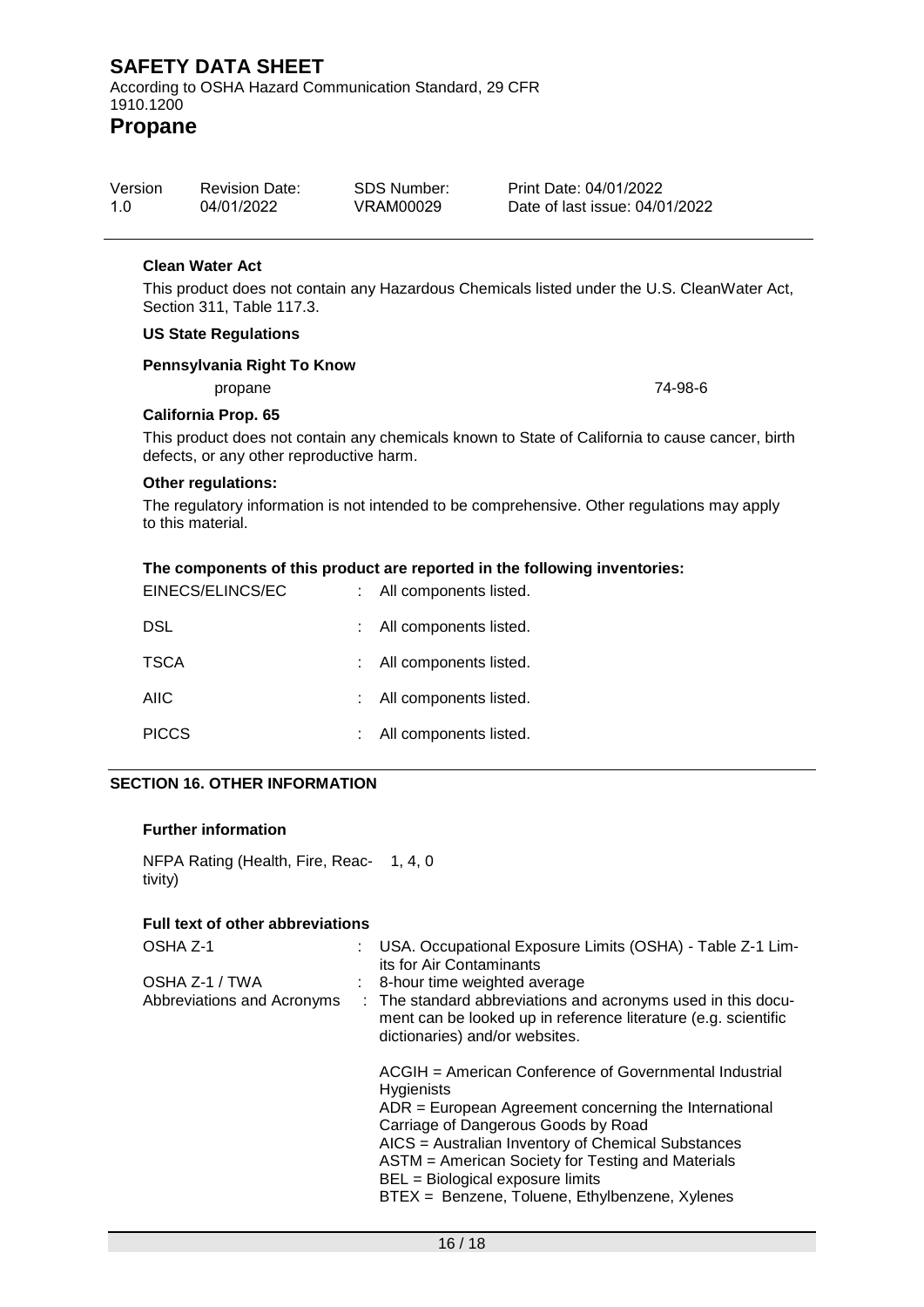According to OSHA Hazard Communication Standard, 29 CFR 1910.1200

| Version<br>1.0 | <b>Revision Date:</b><br>04/01/2022 | <b>SDS Number:</b><br>VRAM00029                                                                                                                                                                                                                                                                                    | Print Date: 04/01/2022<br>Date of last issue: 04/01/2022                                                                                                                                                                                                                                                                                                                                                                                                                                                                                                                                                                                                                                                                                                                                                                                                                                                                                                                                                                                                                                                                                                                                                                                                                                                                                                                                                                                                                                                                                                                                                                                                                                                                                                                                                                                                                                                                                                            |
|----------------|-------------------------------------|--------------------------------------------------------------------------------------------------------------------------------------------------------------------------------------------------------------------------------------------------------------------------------------------------------------------|---------------------------------------------------------------------------------------------------------------------------------------------------------------------------------------------------------------------------------------------------------------------------------------------------------------------------------------------------------------------------------------------------------------------------------------------------------------------------------------------------------------------------------------------------------------------------------------------------------------------------------------------------------------------------------------------------------------------------------------------------------------------------------------------------------------------------------------------------------------------------------------------------------------------------------------------------------------------------------------------------------------------------------------------------------------------------------------------------------------------------------------------------------------------------------------------------------------------------------------------------------------------------------------------------------------------------------------------------------------------------------------------------------------------------------------------------------------------------------------------------------------------------------------------------------------------------------------------------------------------------------------------------------------------------------------------------------------------------------------------------------------------------------------------------------------------------------------------------------------------------------------------------------------------------------------------------------------------|
|                |                                     | $COC = Cleveland Open-Cup$<br>EC = European Commission<br>gy Of Chemicals<br><b>Chemical Substances</b><br>Inventory<br>Labelling of Chemicals<br>IL50 = Inhibitory Level fifty<br>$LL50 = Lethal$ Loading fifty<br>Pollution From Ships<br>served Effect Level<br>Substances<br>Chemicals<br>gerous Goods by Rail | <b>CAS</b> = Chemical Abstracts Service<br>CEFIC = European Chemical Industry Council<br>CLP = Classification Packaging and Labelling<br>DIN = Deutsches Institut fur Normung<br>DMEL = Derived Minimal Effect Level<br>DNEL = Derived No Effect Level<br>DSL = Canada Domestic Substance List<br>$EC50 =$ Effective Concentration fifty<br>ECETOC = European Center on Ecotoxicology and Toxicolo-<br>ECHA = European Chemicals Agency<br>EINECS = The European Inventory of Existing Commercial<br>EL50 = Effective Loading fifty<br>ENCS = Japanese Existing and New Chemical Substances<br>EWC = European Waste Code<br>GHS = Globally Harmonised System of Classification and<br>IARC = International Agency for Research on Cancer<br>IATA = International Air Transport Association<br>IC50 = Inhibitory Concentration fifty<br><b>IMDG</b> = International Maritime Dangerous Goods<br>INV = Chinese Chemicals Inventory<br>IP346 = Institute of Petroleum test method $N^{\circ}$ 346 for the<br>determination of polycyclic aromatics DMSO-extractables<br>KECI = Korea Existing Chemicals Inventory<br>$LC50$ = Lethal Concentration fifty<br>$LD50 = Lethal Does fifty per cent.$<br>LL/EL/IL = Lethal Loading/Effective Loading/Inhibitory loading<br>MARPOL = International Convention for the Prevention of<br>NOEC/NOEL = No Observed Effect Concentration / No Ob-<br>OE_HPV = Occupational Exposure - High Production Volume<br>PBT = Persistent, Bioaccumulative and Toxic<br>PICCS = Philippine Inventory of Chemicals and Chemical<br>PNEC = Predicted No Effect Concentration<br>REACH = Registration Evaluation And Authorisation Of<br>RID = Regulations Relating to International Carriage of Dan-<br>SKIN_DES = Skin Designation<br>STEL = Short term exposure limit<br>TRA = Targeted Risk Assessment<br><b>TSCA = US Toxic Substances Control Act</b><br>TWA = Time-Weighted Average<br>vPvB = very Persistent and very Bioaccumulative |
|                |                                     |                                                                                                                                                                                                                                                                                                                    |                                                                                                                                                                                                                                                                                                                                                                                                                                                                                                                                                                                                                                                                                                                                                                                                                                                                                                                                                                                                                                                                                                                                                                                                                                                                                                                                                                                                                                                                                                                                                                                                                                                                                                                                                                                                                                                                                                                                                                     |